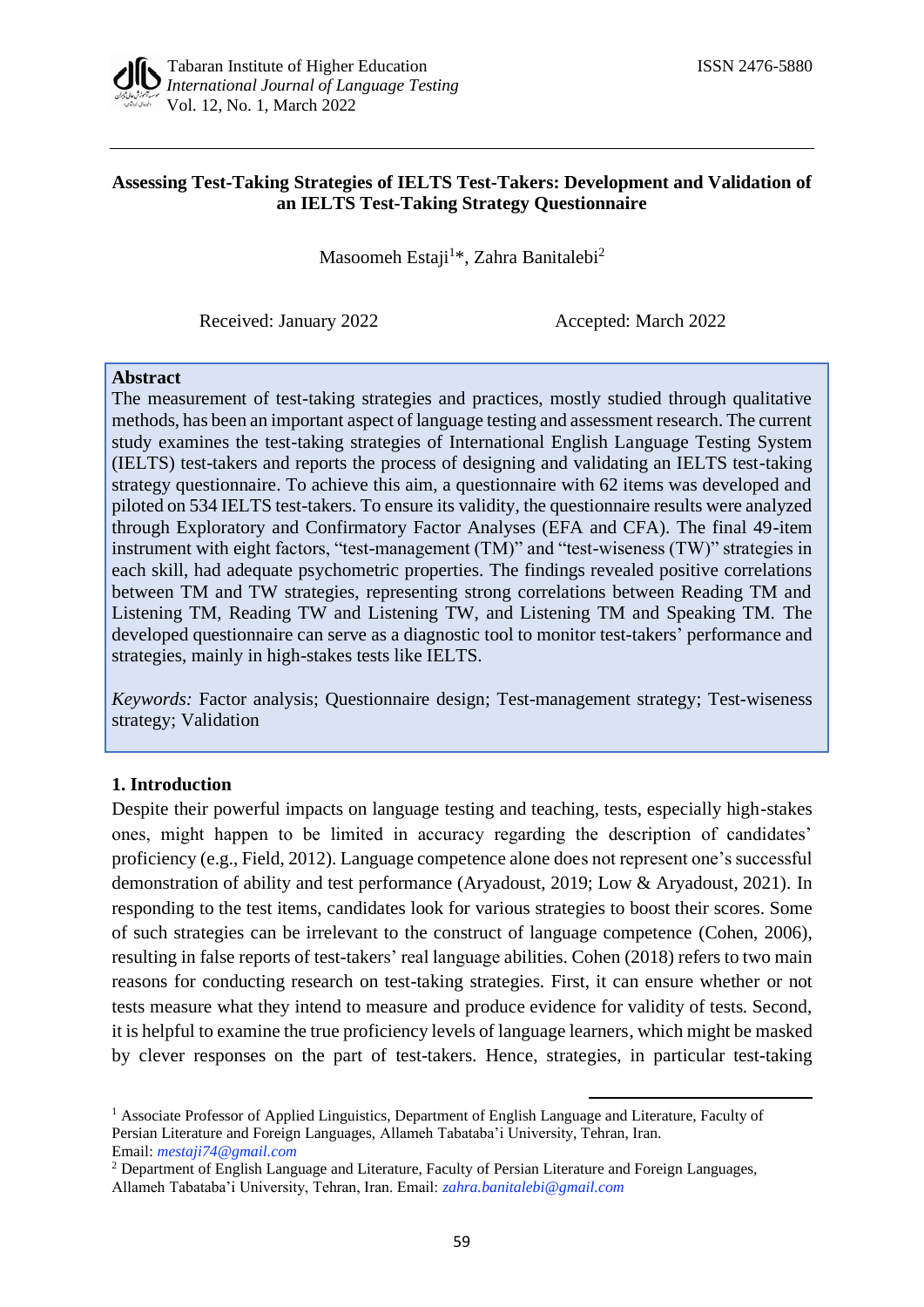strategies (Aryadoust, 2019; Phakiti, 2008; Purpura, 1999), have been considered as an important aspect of test performance and validation (Anderson, Bachman, Perkins, & Cohen, 1991; Bachman, 1990; Cohen, 2006, 2012).

Tests need to demonstrate cognitive validity (Field, 2012; Glaser, 1991), meaning that the candidates should engage in a set of thinking processes that resemble procedures individuals employ in real-life events. The conception of cognitive validity and construction of valid items and tasks depend on the relevant cognitive processes testees utilize to answer the test (O'Sullivan & Weir, 2011) and give significance to the appropriateness of strategies testtakers mobilize to answer an item (Barati, Ravand, & Ghasemi, 2013). In a similar vein, Davidson (2000) has stressed the importance of test results interpretation based on evidence rather than pure statistics(e.g., correlation-based statistical analysis that prevails the field, Lim, 2020). Any inferences derived from the test scores might become the subject of a contentious debate if the testees' cognitive processes are disregarded (Ghahramanlou, Zohoorian, & Baghaei, 2017; Lim, 2020; Roohani Tonekaboni, Ravand, & Rezvani, 2021). Ideally, test performance should indicate the mastery of language components rather than outsmarting the test (Cohen, 2018). Therefore, examining test-taking strategies can serve as guidance to devise, develop, and validate language assessment measures.

Test-taking strategies generally refer to construct relevant and irrelevant (i.e., TM and TW) strategies that test-takers deploy to answer test items. While the former assists meaningful responses to the questions, the latter does not include any involvement of language ability or knowledge. Using TW strategies, testees may gain scores due to some construct-irrelevant factors, such as guessing (Cohen, 2012). Hence, if success at achieving scores on a test requires the utilization of TW strategies, the test can be rendered invalid. Given the centrality of testtaking strategies in validation assessment, many scholars have been inspired to work on this research domain (Cohen, 2012; Cohen & Upton, 2007). Tracing the existing literature, one can easily realize that a great majority of the studies have targeted the issue by assessing test-takers' verbal reports of their strategy uses. In other words, verbal reports have been the primary research tool in these studies (Cohen, 2012; Cohen & Upton, 2007).

Not only are questionnaires as data collection instruments rare but also the available questionnaires take no notice of TM strategies (Zhang, Goh, & Kunnan, 2014). The presentday account of the literature mostly describes the development of questionnaires, considering language learning strategies rather than test-specific strategies. Although TM and TW strategies are prominent in explaining the testees' performance, investigating test-taking strategies has not been given enough attention. More importantly, using quantitative methods to achieve this evidence is relatively rare (Wu & Zumbo, 2017).

General scrutiny of the published questionnaires for high-stake tests such as IELTS shows that there is no comprehensive questionnaire for measuring the testees' test-taking strategies. As IELTS has gained recognition from thousands of universities, schools, employers, and immigration bodies, millions of test-takers worldwide are striving to achieve acceptable IELTS band scores. However, satisfying this requirement is not an easy task unless test-takers deploy appropriate strategies to prepare for and take the IELTS exam. The term strategy might mistakenly refer to any good assistance (Cohen, 2018). In reality, however,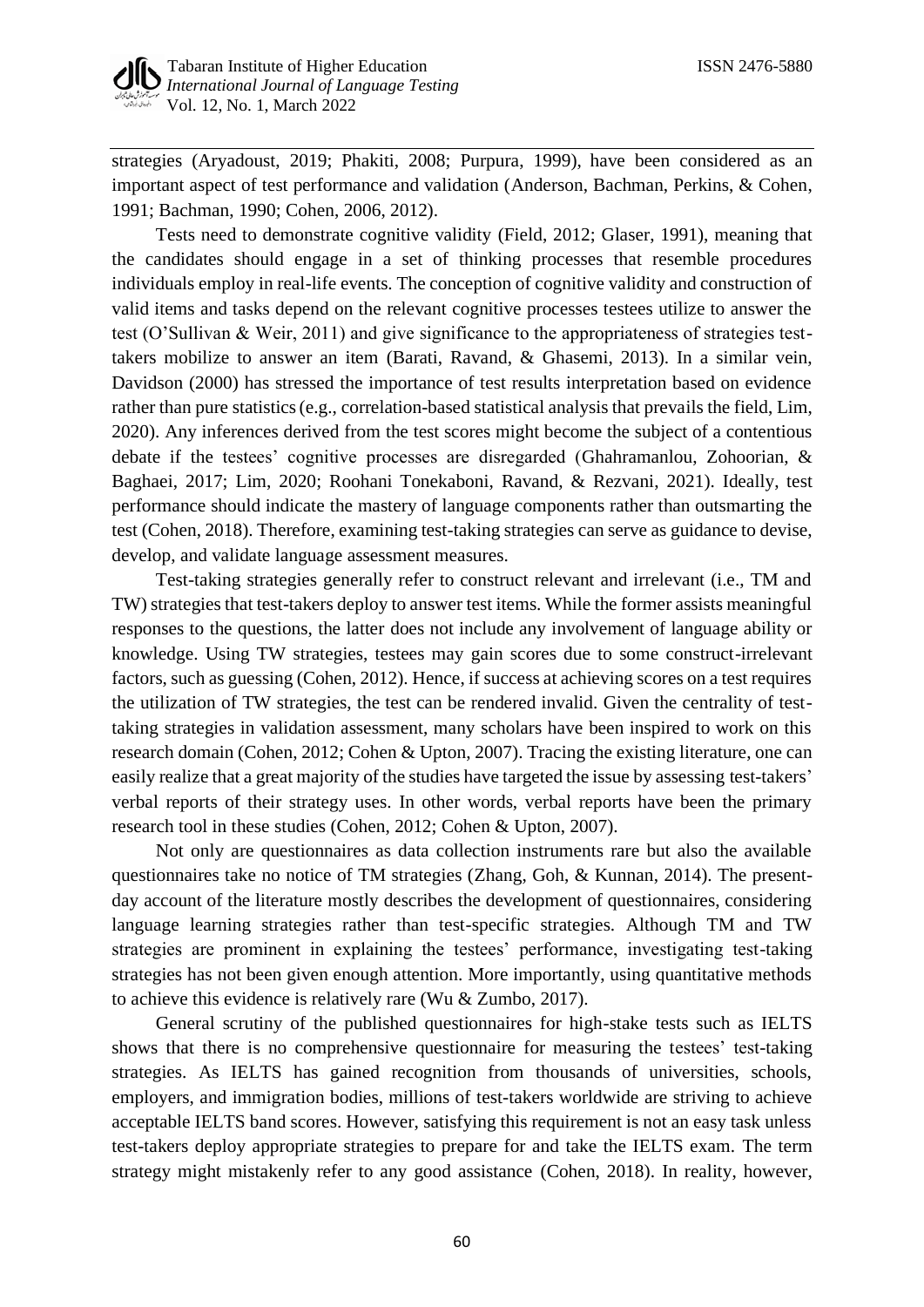

strategies can overestimate the testees' abilities and misplace individuals over their path of language learning, and in the case of IELTS lead to severe consequences for their academic and career lives. Hence, there is much more to understand about how test-taking strategies act and bring advantages to learners (Cohen, 2018). In this vein, Cohen (2018) calls for a closer look at test-taking strategies to resolve the complications.

In the absence of an all-inclusive test-taking strategy questionnaire, researchers have either developed their own questionnaires focusing only on one skill or resorted to other data gathering methods. Besides, research in this area needs to be taken more seriously to keep task and item designers on the right path (Cohen, 2012) and improve the experience of language learners (Cohen, 2018). To fill this gap, the present study examined the development and validation of a test-taking strategy questionnaire for IELTS, covering four skills of writing, speaking, listening, and reading.

## **2. Literature Review**

Research on test-taking strategies can be divided into two main strands, corresponding to the two mentioned reasons for research on test-taking strategies given by Cohen (2018). One line of research has considered the advantages of test-taking strategies for validation purposes. Such practices follow Messick's lead for supporting construct validity. Messick (1995) refers to evidence by the test-takers' response processes to support the construct validity of the test. Dissatisfied with correlational-based methods to validity that cannot manifest the cognitive procedures, language testers have developed approaches to investigate test-taking strategies for validation purposes. They have utilized think-aloud protocols, eye-tracking analysis, and retrospective self-reports to dig into test-taking strategies. Understanding the relationship between test-taking strategies and test performance provides empirical evidence to examine if test-takers engage in relevant and appropriate strategies and skills, which adds to the construct validity of tests. The earliest interest in test-taking strategies refers back to as early as the 1980s, when the scholars started to probe the relationship between specific task types and the testtakers' strategy use (e.g., Cohen, 2006; Cohen & Upton, 2007) and examined the validity of different tests (e.g., TOEFL by Cohen & Upton, 2007). However, studying test-taking strategies for test validation has remained scarce so far (Lim, 2020).

In the other line of research, test-taking strategies have been incorporated into a broader concept of language learner strategies. It started with Rubin's (1975) seminal paper on learners' strategies in which the field of language learning shifted attention to what learners rather than teachers do to bring about success in language learning. New doors were opened to the field to explore what strategies successful learners employ and how they make them distinguishable from less successful learners. Since then, several studies have looked into learners' strategies in language learning and test-taking, establishing on the developed strategy inventories of O'Malley and Chamot (1990), Oxford (1990), Phakiti (2003), and Purpura (1999), among others. Although research on strategies has sparked growing interest among researchers (Zhang, Liu, Zhao, & Xie, 2011), the major focus of the previous studies was on language learning strategies that are consciously-held mental processes and behaviors that learners deploy when dealing with language-related aspects of the items (Cohen, 2011). Several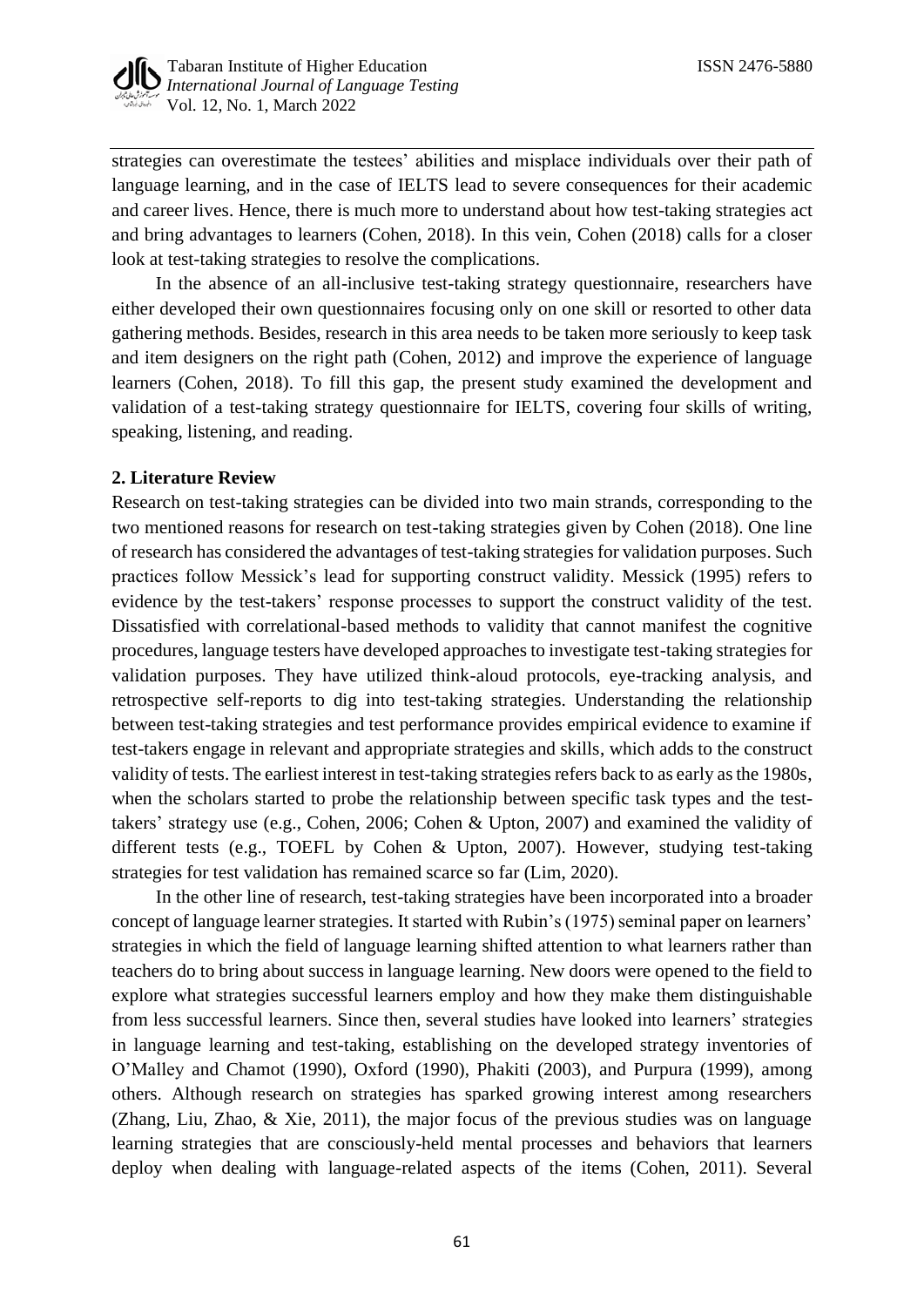scholars classified language learning strategies (O'Malley & Chamot, 1990; Oxford, 1990), many examined learners' learning and testing strategies relying on the participants' verbal accounts (Al Fraidan, 2019; Chappell, Yates, & Benson, 2019; Cohen & Upton, 2007; Fernandez, 2018), and some others developed strategy questionnaires (Phakiti, 2003, 2008; Purpura, 1999; Winke & Lim, 2017; Wu & Stone, 2016; Wu & Zumbo, 2017; Zhang, Aryadoust, & Zhang, 2013).

Generally, verbal reports have been the mostly-utilized methods for investigating testtakers strategies. For example, Al Fraidan (2019) used think-aloud protocols and interviews to examine learners' strategies to validate a cloze test and a multiple-choice vocabulary achievement test. In another study, Chappell et al. (2019) used interviews to report test-taking strategies that IELTS candidates deployed. Respondents were asked about test-taking strategies they knew. The results of structured interviews with 679 IELTS candidates reported a range of test-taking strategies, including both construct-irrelevant and construct-relevant strategies. The researchers compiled a list of strategies, classified into five categories. Strategies for reading, writing, listening, and speaking tasks were distinct from general strategies. Similarly, Barati (2005) proposed a test-taking strategy taxonomy focusing on reading English as a Foreign Language. This taxonomy included 41 items, classified under metacognitive and TW strategies.

Similarly, some researchers attempted to design questionnaires to gain insight into learners' use of strategies. Focusing on language learning strategies, Purpura (1999) devised a questionnaire to measure how learners would build up their language skills and vocabulary and grammar knowledge. Likewise, Phakiti (2003, 2008) developed reading strategy questionnaires. Although the devised instruments included items on TM strategies, they mainly relied on language learning strategies. In another study, taking TM strategies into account, Zhang et al. (2013) proposed and validated a strategy use questionnaire to measure the testtakers' metacognition in reading comprehension tests. Structural equation modeling and Rasch analysis provided validity evidence for their study.

More recently, Winke and Lim (2017) designed a series of questionnaires examining general listening and test-taking strategies to capture the influence of explicit test-taking instruction on IELTS listening test scores. For their test-taking strategy questionnaire, they adopted Cohen and Upton's (2007) questionnaire which was developed for the Internet-Based TOEFL® reading test. However, their questionnaire was modified and some items were added to cater for varied types of IELTS listening items. Finally, the questionnaire data went under the procedures of EFA and CFA for validation.

What this review signifies is that verbal reports are the most commonly used instruments in examining test-taking strategies. However, there are some advantages that questionnaires offer over verbal reports. While administering verbal reports requires extensive time, the data collection, administration, and interpretation of questionnaires are not much demanding (Zhang et al., 2013). Likewise, the generalizability of these verbal report methods is limited. Furthermore, a verbal report is a complex methodology surrounded by many misunderstandings and pitfalls (Green, 1998). That said, employing verbal reports requires some degree of orientation to avoid problems and enhance the study's quality (Green, 1998).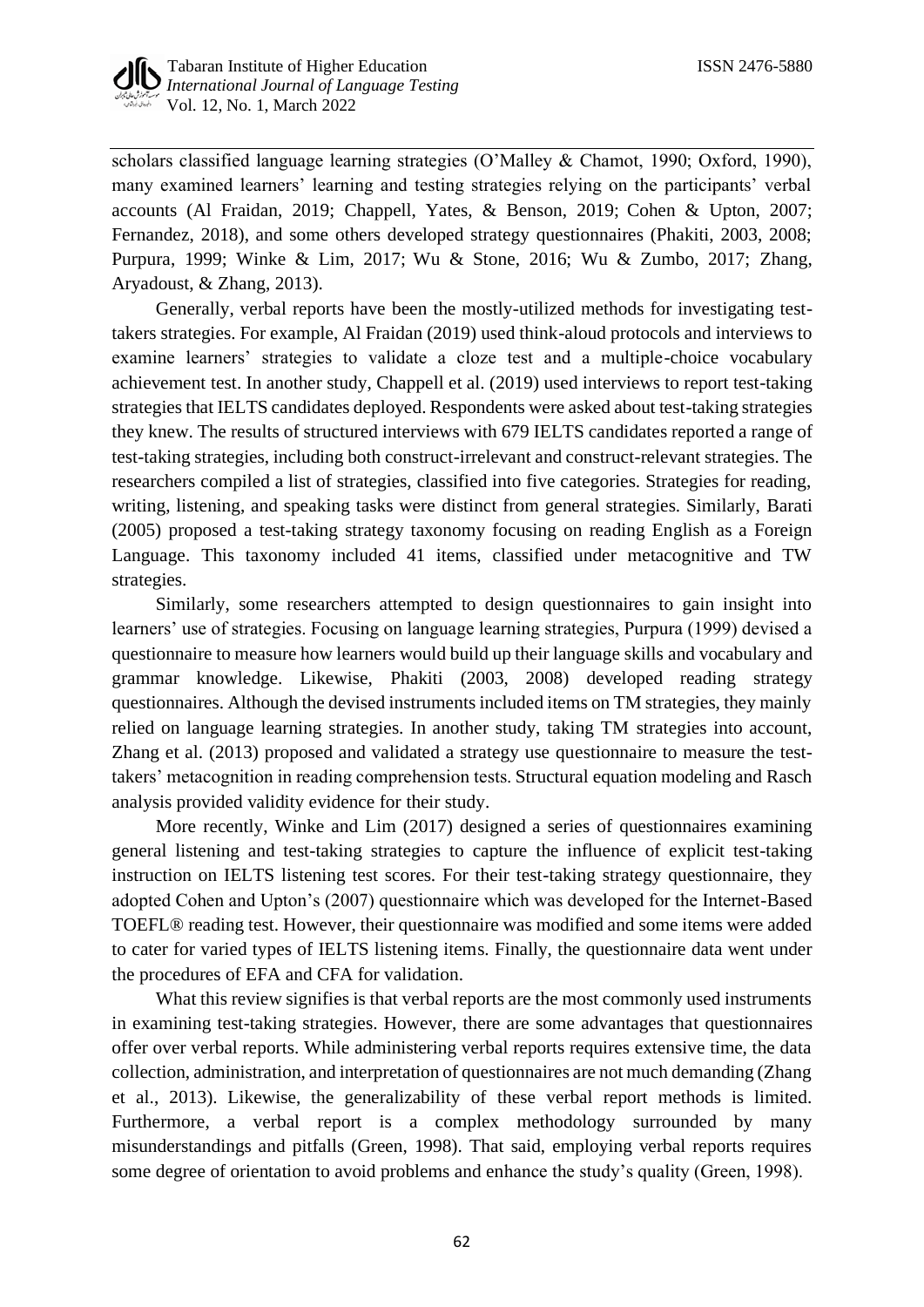

Despite the availability of questionnaires developed to investigate testees' strategies, they merely assessed test-takers' general learning strategies mainly in one or two skills. Moreover, given the significance of IELTS as a high-stakes test, a questionnaire with a specific focus on testing strategies is lacking. Driven by this dearth of research on test-takers' awareness and use of strategies and the shortage of a validated instrument to measure TM and TW strategies, the present study aimed to design and validate an IELTS test-taking strategy questionnaire.

# **3. Methodology**

## *3.1. Participants*

Five hundred and thirty-four responses were gathered from Iranian IELTS test-takers, who had recently taken the test in various cities in Iran. The participants were chosen following convenience sampling as the data were gathered from a conveniently available sample of IELTS candidates. Their age ranged from 19 to 38 (M= 25.95). Of all the respondents, 43.82% were identified as female and 56.18% male. A vast majority (74%) of the respondents sat an IELTS Academic test, while 26% took the General Training version. The participants were found homogeneous considering their overall IELTS scores  $(M = 5.8, SD = 0.5)$ .

## *3.2. Instrument*

The only instrument used in this study was the developed Test-Taking Strategy Questionnaire. The first section of the questionnaire asked for general information such as the participants' age, IELTS score, type of test, and gender, while in the second part they were required to selfreport their strategies by marking their responses in the questionnaire.

## *3.3. Data Collection Procedure*

The present study was carried out in two steps. In the initial phase, an online Test-Taking Strategy Questionnaire was developed. Questionnaire distribution took place with the assistance of IELTS Test Centers and IELTS academies in Iran. The online link of the questionnaire was posted on different Telegram channels created for testees. In the succeeding phase, the scale was validated in relation to the collected data from 534 Iranian IELTS testtakers (Appendix A for the final version of the questionnaire).

To develop the questionnaire, a rigorous review of the relevant literature in IELTS and test-taking strategies was performed. Following the standards and procedures of questionnaire development by Dörnyei and Taguchi (2010), the researchers also carried out interviews with experts of the field to enlarge the item pool. Using the survey items gathered from previous studies (Barati, 2005; Chappell et al., 2019; Cohen & Upton, 2007; Knoch, Huisman, Elder, Kong, & McKenna, 2020; Winke & Lim, 2017), a draft version of the questionnaire was developed. The work of Chappell et al. (2019) formed the basis for item generation because they had examined a large sample of IELTS test-takers (758), and their instruments focused on the testees' strategies in the four tasks. Therefore, their inventory was found both comprehensive and in harmony with the concerns of this study. To reach a more inclusive sample of items, extant instruments of other studies were considered as well. Relevant items from the mentioned studies were added; however, linguistically similar or repetitive survey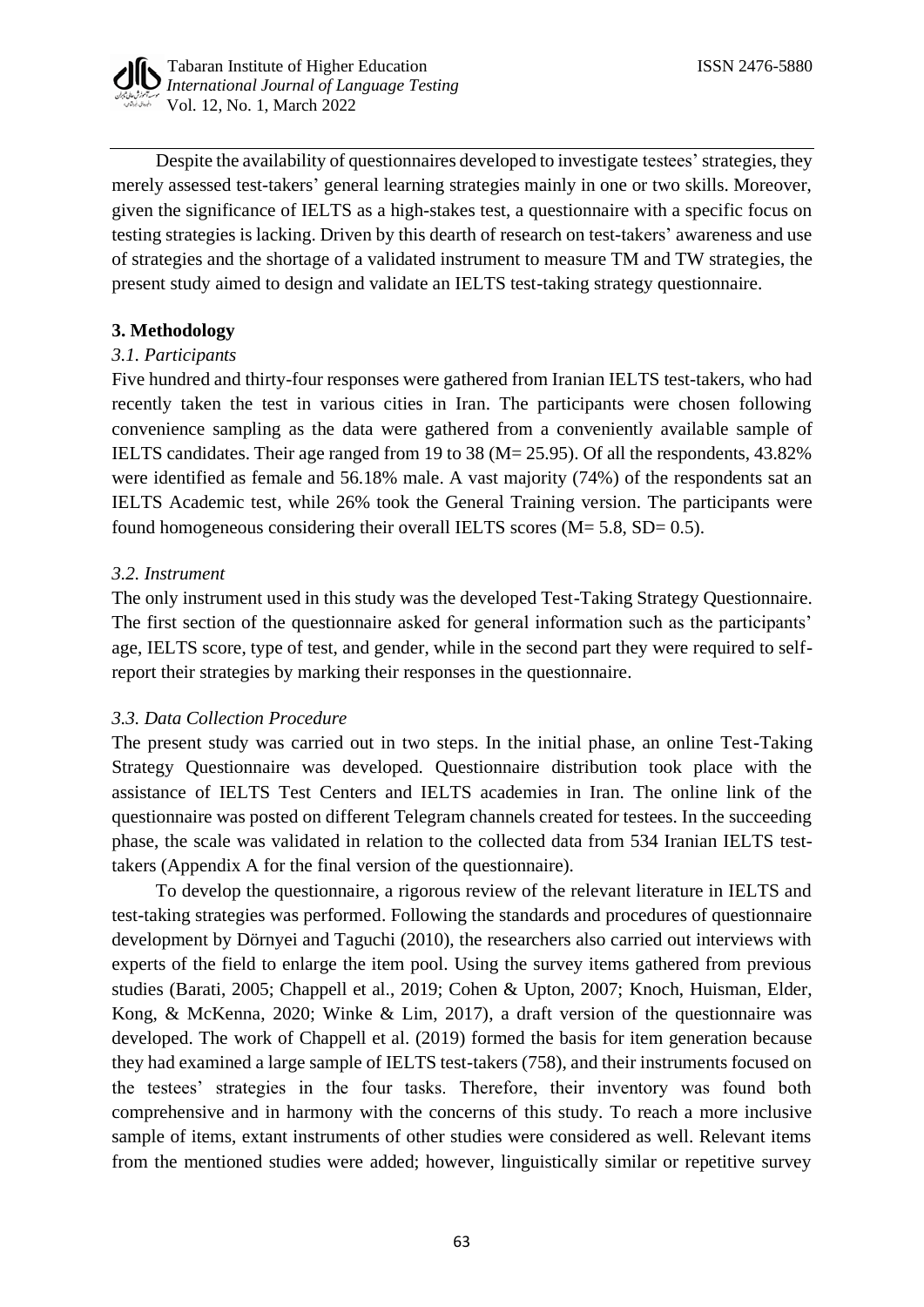

items were omitted. After assembling a representative sample, the items were organized so that each item could be rated from 1 (Not true of me at all) to 5 (Extremely true of me) on a 5-point Likert scale.

The next step was to optimize the content validity of the instrument. In doing so, four experts who had Ph.D. degrees, specializing in language assessment and applied linguistics, provided their feedback to ensure the content relevance and representativeness of the instrument. They used a color-coded scheme in selecting the items (i.e., green, red, and yellow for the items to retain, delete, and leave undecided respectively). Finally, 62 items judged to be suitable by the experts were retained.

Subsequently, to improve the quality and format of the survey (Creswell, 2009), the instrument was pilot-tested on a small sample taken from the target population. To this aim, 45 IELTS-takers were asked to participate in the piloting phase and give their comments about the instrument to check the clarity and readability of the items. The data collection took place online. After finalizing the questionnaire and ensuring its content validity, it was administered to 534 main participants of the study and went through the subsequent statistical analyses.

## *3.4. Data Analysis*

To determine the construct validity of the instrument, EFA and CFA were performed. The original questionnaire had 62 items. Before commencing the analysis, the data went through some pre-processes to exclude the problematic data. Initially, 534 solid answers were obtained. No missing answer was found in the data. Then the standard deviation of the respondents' answers was calculated, and no case was found suspicious (standard deviation below 0.5) for an unengaged response. Finally, the item-total statistics were inspected for the reliability analysis of eight potential factors of the questionnaire (i.e., TW and TM in four language skills). This process resulted in excluding some items, specifically, Q5, Q9, and Q10 from *Writing TM*, Q24 from *Reading TM*, Q30 from *Reading TW*, Q34 and Q49 from *Listening TM*, Q50 and Q51 from *Listening TW*, and Q56 from *Speaking TM.* The deletion of these items either made no change in the overall reliability or improved it (see Appendix B for the details). Besides, Q28 and Q36 were excluded as they had loadings values below .4 to their correspondent factor (Table 2, below). Finally, Q6 was also excluded for having a low standardized estimate (Table 4, below). The final questionnaire, thus, was left with 49 items.

## **4. Results**

# *4.1. Exploratory Factor Analysis*

To validate the questionnaire, first, a factor analysis with maximum likelihood (ML) extraction method and Promax rotation was run. Fifty-two items (the ones that remained after reliability analysis) entered the factor analysis. The sample adequacy was checked through Kaiser-Meyer-Olkin (KMO) and Bartlett's tests. The results of the sample adequacy test (KMO = .942  $>$  .6) suggested adequacy for the sample size. Bartlett's test result was also found statistically significant at  $p < .01$ , meaning the null hypothesis that the factors in the matrix are not independent of each other (an identity matrix) could be rejected.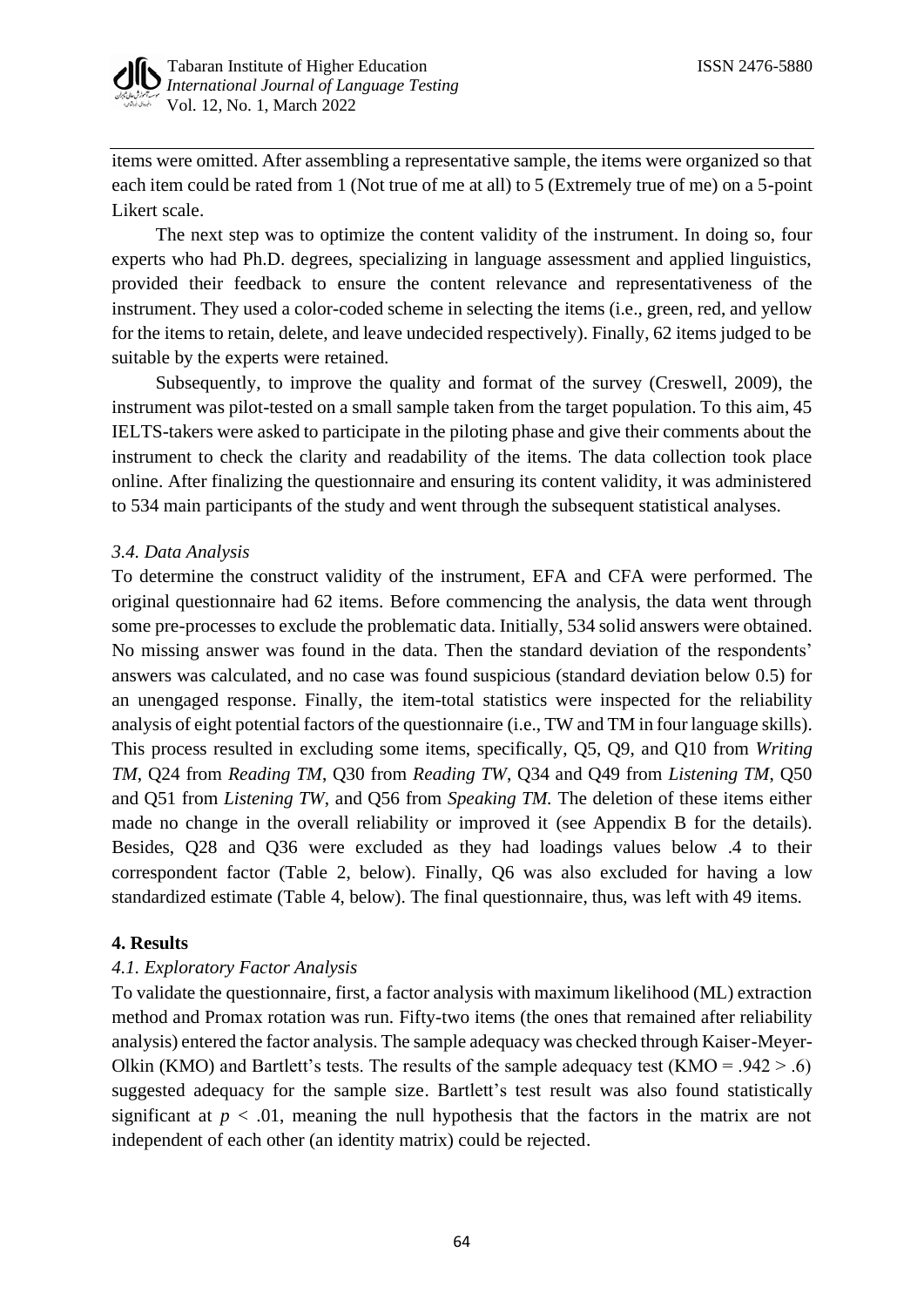

The factor analysis results demonstrated the extraction of 8 factors with 70.55% of the total variance explained (Table 1). The scree plot of the loadings (Figure 1) also shows that while there were some fluctuations, after the final break and the eight factor, the loadings were decreasing steadily.

Table 1.

|        |       | <b>Initial Eigenvalues</b> |              |       | <b>Extraction Sums of Squared Loadings</b> |              |  |  |
|--------|-------|----------------------------|--------------|-------|--------------------------------------------|--------------|--|--|
| Factor | Total | % of Variance              | Cumulative % | Total | % of Variance                              | Cumulative % |  |  |
|        | 18.49 | 35.56                      | 35.56        | 17.75 | 34.14                                      | 34.14        |  |  |
| 2      | 5.15  | 9.91                       | 45.47        | 4.46  | 8.58                                       | 42.72        |  |  |
| 3      | 4.40  | 8.47                       | 53.94        | 3.82  | 7.35                                       | 50.07        |  |  |
| 4      | 3.18  | 6.13                       | 60.07        | 2.67  | 5.14                                       | 55.21        |  |  |
| 5      | 2.36  | 4.55                       | 64.63        | 2.80  | 5.38                                       | 60.60        |  |  |
| 6      | 2.08  | 4.01                       | 68.64        | 1.66  | 3.20                                       | 63.81        |  |  |
|        | 1.74  | 3.36                       | 72.00        | 2.25  | 4.32                                       | 68.14        |  |  |
| 8      | 1.43  | 2.75                       | 74.76        | 1.25  | 2.41                                       | 70.55        |  |  |
| 9      | .93   | 1.79                       | 76.55        |       |                                            |              |  |  |
|        |       |                            |              |       |                                            |              |  |  |
|        |       |                            |              |       |                                            |              |  |  |
|        |       |                            |              |       |                                            |              |  |  |
| 52     | .026  | .051                       | 100.000      |       |                                            |              |  |  |

| TUUIVI. |                                                |  |
|---------|------------------------------------------------|--|
|         | <b>Total Variance Explained by Each Factor</b> |  |

Extraction Method: Maximum Likelihood.



| Figure 1. EFA Scree Plot |  |
|--------------------------|--|
|--------------------------|--|

The pattern matrix resulted from this extraction is shown in Table 2.

# Table 2. *EFA Pattern Matrix*

|                                        | Factor |  |  |  |  |     |     |  |  |
|----------------------------------------|--------|--|--|--|--|-----|-----|--|--|
|                                        |        |  |  |  |  |     |     |  |  |
|                                        |        |  |  |  |  |     | .78 |  |  |
|                                        |        |  |  |  |  |     | .87 |  |  |
|                                        |        |  |  |  |  |     | .86 |  |  |
| $\frac{Q01}{Q02}$<br>$\frac{Q03}{Q04}$ |        |  |  |  |  | .91 |     |  |  |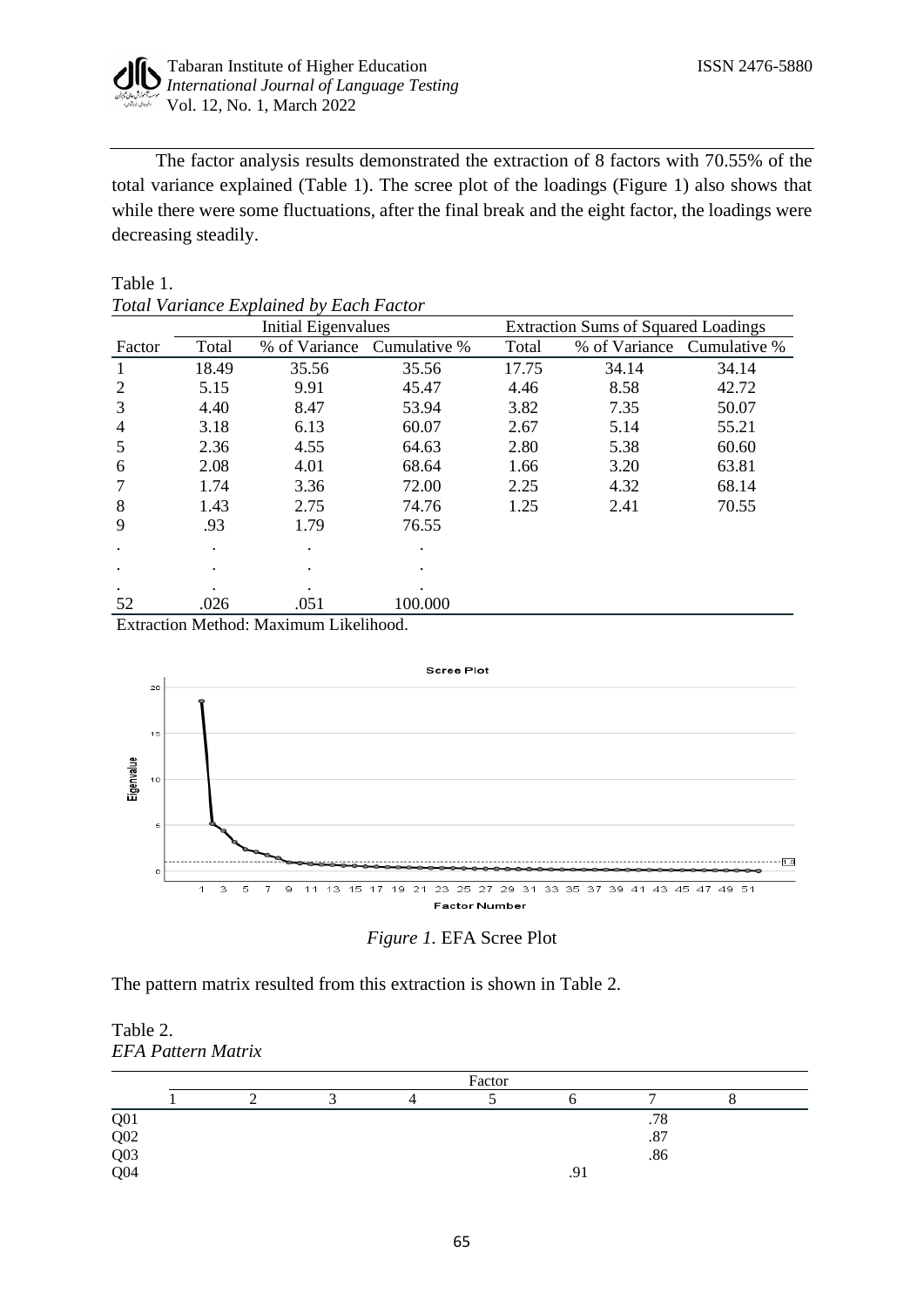|                                                                                        |                |                |                         |                | Factor         |            |                  |         |  |
|----------------------------------------------------------------------------------------|----------------|----------------|-------------------------|----------------|----------------|------------|------------------|---------|--|
|                                                                                        | $\overline{1}$ | $\overline{2}$ | $\overline{\mathbf{3}}$ | $\overline{4}$ | $\overline{5}$ | $\sqrt{6}$ | $\overline{7}$   | $\,8\,$ |  |
| $\overline{Q06}$                                                                       |                |                |                         |                |                |            | $\overline{.55}$ |         |  |
| $\rm Q07$                                                                              |                |                |                         |                |                | .96        |                  |         |  |
| $\rm Q08$                                                                              |                |                |                         |                |                | .94        |                  |         |  |
| $\mathsf{Q}11$                                                                         |                | .74            |                         |                |                |            |                  |         |  |
| $\mathbf{Q}12$                                                                         |                | .92            |                         |                |                |            |                  |         |  |
| $\mathbf{Q}13$                                                                         |                | .44            |                         |                |                |            |                  |         |  |
| Q14                                                                                    |                | .87            |                         |                |                |            |                  |         |  |
| $\mathbf{Q}15$                                                                         |                | $.82$<br>$.87$ |                         |                |                |            |                  |         |  |
| Q16                                                                                    |                |                |                         |                |                |            |                  |         |  |
| Q17                                                                                    |                |                |                         | .73            |                |            |                  |         |  |
| $\rm Q18$                                                                              |                |                |                         | .87            |                |            |                  |         |  |
| Q19                                                                                    |                |                |                         | .88            |                |            |                  |         |  |
| Q20                                                                                    |                | .68            |                         |                |                |            |                  |         |  |
| $\mathbf{Q}21$                                                                         |                |                |                         | .95            |                |            |                  |         |  |
| Q22                                                                                    |                |                |                         | .86            |                |            |                  |         |  |
| $\rm Q23$                                                                              |                |                |                         | .74            |                |            |                  |         |  |
|                                                                                        |                | .73            |                         |                |                |            |                  |         |  |
| $\overline{Q}$<br>$\overline{Q}$<br>$\overline{Q}$<br>$\overline{Q}$<br>$\overline{Q}$ |                |                |                         |                |                |            |                  |         |  |
|                                                                                        |                | $.60$<br>$.86$ |                         |                |                |            |                  |         |  |
| $\overline{Q}$<br>$\overline{Q}$<br>$28$                                               |                |                |                         |                |                |            |                  |         |  |
|                                                                                        |                |                |                         | .59            |                |            |                  |         |  |
| $Q29$<br>$Q31$<br>$Q32$<br>$Q33$                                                       | .95            |                |                         |                |                |            |                  |         |  |
|                                                                                        | $.84\,$        |                |                         |                |                |            |                  |         |  |
|                                                                                        | $.75\,$        |                |                         |                |                |            |                  |         |  |
|                                                                                        | $.87\,$        |                |                         |                |                |            |                  |         |  |
| $\overline{Q}$ 35<br>$\overline{Q}$ 36                                                 |                |                |                         |                |                |            |                  |         |  |
|                                                                                        |                |                |                         |                |                |            |                  |         |  |
| Q37                                                                                    | .69            |                |                         |                |                |            |                  |         |  |
| $\rm Q38$                                                                              | $.77\,$        |                |                         |                |                |            |                  |         |  |
| Q39                                                                                    | $.71\,$        |                |                         |                |                |            |                  |         |  |
| $\rm Q40$                                                                              |                |                | .90                     |                |                |            |                  |         |  |
| ${\sf Q41}$                                                                            |                |                | .94                     |                |                |            |                  |         |  |
| $\mathsf{Q}42$                                                                         |                |                | .89                     |                |                |            |                  |         |  |
| Q <sub>43</sub>                                                                        |                |                | .90                     |                |                |            |                  |         |  |
| $Q$ 44                                                                                 |                |                | .94                     |                |                |            |                  |         |  |
| $\mathsf{Q45}$                                                                         | .99            |                |                         |                |                |            |                  |         |  |
| Q46                                                                                    | .98            |                |                         |                |                |            |                  |         |  |
| Q47                                                                                    |                |                | .80                     |                |                |            |                  |         |  |
| Q48                                                                                    | .85            |                |                         |                |                |            |                  |         |  |
| $\overline{Q52}$<br>$\overline{Q53}$                                                   |                |                |                         |                | .69            |            |                  |         |  |
|                                                                                        |                |                |                         |                | $.71\,$        |            |                  |         |  |
| $\overline{Q54}$<br>$\overline{Q55}$                                                   |                |                |                         |                | .64            |            |                  |         |  |
|                                                                                        |                |                |                         |                | .82            |            |                  |         |  |
| Q57                                                                                    |                |                |                         |                | .77            |            |                  |         |  |
| $\overline{Q58}$<br>$\overline{Q59}$                                                   |                |                |                         |                |                |            |                  | .73     |  |
|                                                                                        |                |                |                         |                | .87            |            |                  |         |  |
| Q60                                                                                    |                |                |                         |                |                |            |                  | .87     |  |
| Q61                                                                                    |                |                |                         |                |                |            |                  | .93     |  |
| Q62                                                                                    |                |                |                         |                | .76            |            |                  |         |  |

Rotation converged in 7 iterations.

In Table 1, items with loadings below 0.4 are suppressed. Based on the questionnaire content, the first factor was named *Listening TM*, factor 2 *Reading TM*, factor 3 *Reading TW*, factor 4 *Listening TW*, factor 5 *Speaking TM*, factor 6 *Writing TW,* factor 7 *Speaking TW*, and factor 8 *Writing TM*. Two items (Q28 and Q36), which had loadings below 0.4 were excluded.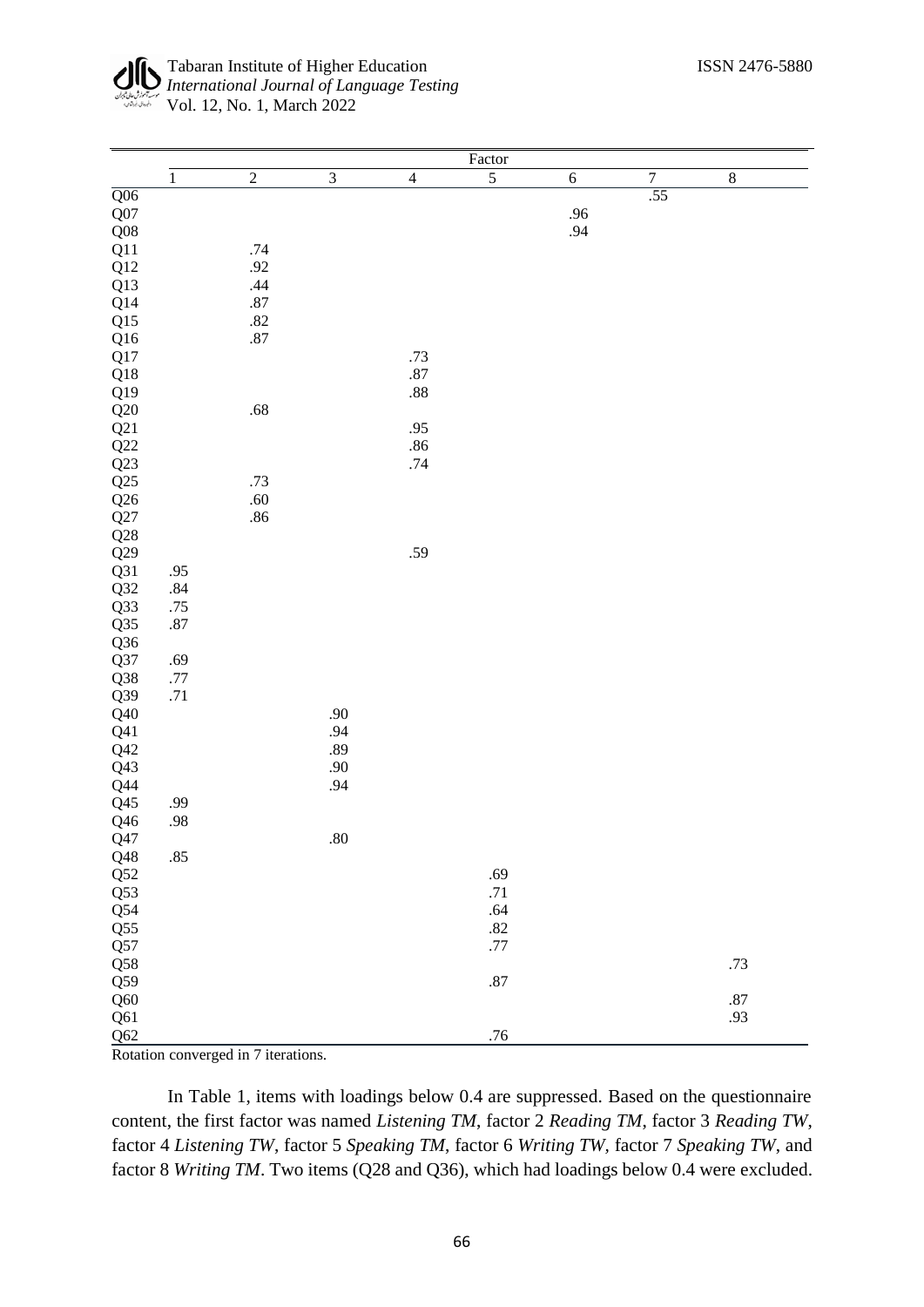# *4.2. Confirmatory Factor Analysis*

A CFA was run through IBM AMOS (version 24) based on the pattern obtained from EFA. Before running CFA, the questionnaire items were checked for normality by inspecting the skewness and kurtosis ratios (Table 3). As reported, the skewness and kurtosis values for all items were between the range of -3 to +3, which indicates the normality of distributions.

#### Table 3.

*Descriptive Statistics for the Questionnaire Items*

| $\overline{5}$<br>534<br>3.43<br>.92<br>$-.33$<br>$-.09$<br>Q <sub>01</sub><br>1<br>5<br>$-.31$<br>Q <sub>02</sub><br>534<br>$\mathbf 1$<br>3.41<br>.95<br>$-.16$<br>5<br>534<br>$\mathbf{1}$<br>3.46<br>.92<br>$-.37$<br>$-.04$<br>Q <sub>03</sub><br>5<br>Q <sub>04</sub><br>534<br>$\mathbf{1}$<br>2.97<br>1.48<br>$-.00$<br>$-1.35$<br>5<br>3.54<br>Q <sub>06</sub><br>534<br>$\mathbf{1}$<br>.96<br>$-.43$<br>$-.06$<br>5<br>Q <sub>07</sub><br>534<br>2.99<br>1.56<br>$-.02$<br>$-1.48$<br>$\mathbf{1}$<br>5<br>Q <sub>08</sub><br>534<br>3.03<br>$-.05$<br>$-1.55$<br>$\mathbf{1}$<br>1.61<br>5<br>Q11<br>534<br>$\mathbf{1}$<br>3.18<br>1.17<br>$-.14$<br>$-.78$<br>5<br>534<br>2.82<br>$.08\,$<br>Q12<br>$\mathbf{1}$<br>1.08<br>$-.54$<br>5<br>Q13<br>534<br>3.53<br>$\mathbf{1}$<br>1.15<br>$-.44$<br>$-.73$<br>5<br>Q14<br>534<br>2.88<br>$\mathbf{1}$<br>1.02<br>.06<br>$-.47$<br>5<br>Q15<br>534<br>3.10<br>1.00<br>$.08\,$<br>1<br>$-.66$<br>5<br>534<br>2.82<br>Q16<br>$\mathbf{1}$<br>1.01<br>.15<br>$-.33$<br>5<br>534<br>2.66<br>.27<br>$-.57$<br>Q17<br>$\mathbf{1}$<br>1.10<br>5<br>534<br>2.58<br>.22<br>$-.55$<br>Q18<br>$\mathbf{1}$<br>1.06<br>5<br>Q19<br>534<br>$\mathbf{1}$<br>2.55<br>.39<br>1.09<br>$-.47$<br>5<br>Q20<br>534<br>2.81<br>.34<br>$\mathbf{1}$<br>1.14<br>$-.60$<br>5<br>Q21<br>2.59<br>.32<br>534<br>$\mathbf{1}$<br>1.20<br>$-.73$<br>5<br>Q22<br>534<br>.42<br>$-.39$<br>$\mathbf{1}$<br>2.53<br>1.10<br>5<br>Q23<br>534<br>$.17$<br>$-.77$<br>$\mathbf{1}$<br>2.61<br>1.13<br>5<br>Q25<br>534<br>$\mathbf{1}$<br>3.41<br>1.09<br>$-.19$<br>$-.81$<br>5<br>Q26<br>534<br>3.35<br>$\mathbf{1}$<br>1.07<br>$-.26$<br>$-.54$<br>5<br>534<br>2.99<br>Q28<br>1<br>.98<br>.12<br>$-.21$<br>$\overline{4}$<br>534<br>2.03<br>.81<br>Q29<br>1<br>.11<br>$-1.10$<br>5<br>.07<br>534<br>3.08<br>Q31<br>$\mathbf{1}$<br>1.09<br>$-.60$<br>5<br>534<br>3.15<br>Q32<br>$\mathbf{1}$<br>1.12<br>$-.15$<br>$-.65$<br>5<br>534<br>$\mathbf{1}$<br>2.88<br>1.12<br>.26<br>$-.61$<br>Q33<br>5<br>Q35<br>534<br>$\mathbf{1}$<br>3.06<br>1.11<br>$-.01$<br>$-.52$<br>5<br>Q37<br>534<br>3.24<br>$-.17$<br>$-.70$<br>$\mathbf{1}$<br>1.15<br>5<br>Q38<br>534<br>2.91<br>.26<br>$-.49$<br>$\mathbf{1}$<br>1.07<br>5<br>Q39<br>534<br>3.02<br>$\mathbf{1}$<br>1.17<br>.04<br>$-.76$<br>5<br>Q40<br>534<br>2.57<br>.51<br>$-.81$<br>$\mathbf{1}$<br>1.27<br>5<br>Q41<br>534<br>2.71<br>1.28<br>.41<br>$\mathbf{1}$<br>$-.92$<br>5<br>Q42<br>534<br>2.84<br>1.28<br>.37<br>$\mathbf{1}$<br>$-.92$<br>5<br>534<br>Q <sub>43</sub><br>$\mathbf{1}$<br>2.61<br>1.25<br>.43<br>$-.87$<br>5<br>Q44<br>534<br>2.61<br>1.29<br>1<br>.49<br>$-.86$<br>5<br>534<br>3.04<br>Q45<br>$\mathbf{1}$<br>1.05<br>$-.03$<br>$-.41$<br>5<br>534<br>$\mathbf{1}$<br>2.96<br>.08<br>$-.36$<br>Q46<br>1.05<br>5<br>$\mathbf 1$<br>Q47<br>534<br>2.89<br>1.19<br>.34<br>$-.90$<br>$\frac{5}{5}$<br>Q48<br>534<br>$\mathbf 1$<br>3.01<br>$-.07$<br>1.18<br>$-.78$<br>.21<br>534<br>$\mathbf 1$<br>Q52<br>2.68<br>1.15<br>$-.75$<br>5<br>Q53<br>534<br>$\mathbf 1$<br>2.40<br>.38<br>1.04<br>$-.39$<br>5<br>Q54<br>534<br>.38<br>$\mathbf{1}$<br>2.66<br>1.10<br>$-.31$<br>5<br>Q55<br>534<br>2.39<br>.31<br>$\mathbf{1}$<br>.98<br>$-.34$<br>$\sqrt{5}$<br>Q57<br>534<br>$\mathbf{1}$<br>2.35<br>.85<br>.04<br>$-.58$<br>$\overline{4}$<br>Q58<br>534<br>$\mathbf{1}$<br>2.06<br>.74<br>.40<br>$-.01$ | $\mathbf N$ | Min. | Max. | Mean | <b>SD</b> | Skewness | Kurtosis |
|------------------------------------------------------------------------------------------------------------------------------------------------------------------------------------------------------------------------------------------------------------------------------------------------------------------------------------------------------------------------------------------------------------------------------------------------------------------------------------------------------------------------------------------------------------------------------------------------------------------------------------------------------------------------------------------------------------------------------------------------------------------------------------------------------------------------------------------------------------------------------------------------------------------------------------------------------------------------------------------------------------------------------------------------------------------------------------------------------------------------------------------------------------------------------------------------------------------------------------------------------------------------------------------------------------------------------------------------------------------------------------------------------------------------------------------------------------------------------------------------------------------------------------------------------------------------------------------------------------------------------------------------------------------------------------------------------------------------------------------------------------------------------------------------------------------------------------------------------------------------------------------------------------------------------------------------------------------------------------------------------------------------------------------------------------------------------------------------------------------------------------------------------------------------------------------------------------------------------------------------------------------------------------------------------------------------------------------------------------------------------------------------------------------------------------------------------------------------------------------------------------------------------------------------------------------------------------------------------------------------------------------------------------------------------------------------------------------------------------------------------------------------------------------------------------------------------------------------------------------------------------------------------------------------------------------------------------------------------------------------------------------------------------------------------------------------------------------------------------------------------------------------------------------------------------------------------------------------------------------------------------------------------------------------------------------------------------------------------------------------------------------------------|-------------|------|------|------|-----------|----------|----------|
|                                                                                                                                                                                                                                                                                                                                                                                                                                                                                                                                                                                                                                                                                                                                                                                                                                                                                                                                                                                                                                                                                                                                                                                                                                                                                                                                                                                                                                                                                                                                                                                                                                                                                                                                                                                                                                                                                                                                                                                                                                                                                                                                                                                                                                                                                                                                                                                                                                                                                                                                                                                                                                                                                                                                                                                                                                                                                                                                                                                                                                                                                                                                                                                                                                                                                                                                                                                                      |             |      |      |      |           |          |          |
|                                                                                                                                                                                                                                                                                                                                                                                                                                                                                                                                                                                                                                                                                                                                                                                                                                                                                                                                                                                                                                                                                                                                                                                                                                                                                                                                                                                                                                                                                                                                                                                                                                                                                                                                                                                                                                                                                                                                                                                                                                                                                                                                                                                                                                                                                                                                                                                                                                                                                                                                                                                                                                                                                                                                                                                                                                                                                                                                                                                                                                                                                                                                                                                                                                                                                                                                                                                                      |             |      |      |      |           |          |          |
|                                                                                                                                                                                                                                                                                                                                                                                                                                                                                                                                                                                                                                                                                                                                                                                                                                                                                                                                                                                                                                                                                                                                                                                                                                                                                                                                                                                                                                                                                                                                                                                                                                                                                                                                                                                                                                                                                                                                                                                                                                                                                                                                                                                                                                                                                                                                                                                                                                                                                                                                                                                                                                                                                                                                                                                                                                                                                                                                                                                                                                                                                                                                                                                                                                                                                                                                                                                                      |             |      |      |      |           |          |          |
|                                                                                                                                                                                                                                                                                                                                                                                                                                                                                                                                                                                                                                                                                                                                                                                                                                                                                                                                                                                                                                                                                                                                                                                                                                                                                                                                                                                                                                                                                                                                                                                                                                                                                                                                                                                                                                                                                                                                                                                                                                                                                                                                                                                                                                                                                                                                                                                                                                                                                                                                                                                                                                                                                                                                                                                                                                                                                                                                                                                                                                                                                                                                                                                                                                                                                                                                                                                                      |             |      |      |      |           |          |          |
|                                                                                                                                                                                                                                                                                                                                                                                                                                                                                                                                                                                                                                                                                                                                                                                                                                                                                                                                                                                                                                                                                                                                                                                                                                                                                                                                                                                                                                                                                                                                                                                                                                                                                                                                                                                                                                                                                                                                                                                                                                                                                                                                                                                                                                                                                                                                                                                                                                                                                                                                                                                                                                                                                                                                                                                                                                                                                                                                                                                                                                                                                                                                                                                                                                                                                                                                                                                                      |             |      |      |      |           |          |          |
|                                                                                                                                                                                                                                                                                                                                                                                                                                                                                                                                                                                                                                                                                                                                                                                                                                                                                                                                                                                                                                                                                                                                                                                                                                                                                                                                                                                                                                                                                                                                                                                                                                                                                                                                                                                                                                                                                                                                                                                                                                                                                                                                                                                                                                                                                                                                                                                                                                                                                                                                                                                                                                                                                                                                                                                                                                                                                                                                                                                                                                                                                                                                                                                                                                                                                                                                                                                                      |             |      |      |      |           |          |          |
|                                                                                                                                                                                                                                                                                                                                                                                                                                                                                                                                                                                                                                                                                                                                                                                                                                                                                                                                                                                                                                                                                                                                                                                                                                                                                                                                                                                                                                                                                                                                                                                                                                                                                                                                                                                                                                                                                                                                                                                                                                                                                                                                                                                                                                                                                                                                                                                                                                                                                                                                                                                                                                                                                                                                                                                                                                                                                                                                                                                                                                                                                                                                                                                                                                                                                                                                                                                                      |             |      |      |      |           |          |          |
|                                                                                                                                                                                                                                                                                                                                                                                                                                                                                                                                                                                                                                                                                                                                                                                                                                                                                                                                                                                                                                                                                                                                                                                                                                                                                                                                                                                                                                                                                                                                                                                                                                                                                                                                                                                                                                                                                                                                                                                                                                                                                                                                                                                                                                                                                                                                                                                                                                                                                                                                                                                                                                                                                                                                                                                                                                                                                                                                                                                                                                                                                                                                                                                                                                                                                                                                                                                                      |             |      |      |      |           |          |          |
|                                                                                                                                                                                                                                                                                                                                                                                                                                                                                                                                                                                                                                                                                                                                                                                                                                                                                                                                                                                                                                                                                                                                                                                                                                                                                                                                                                                                                                                                                                                                                                                                                                                                                                                                                                                                                                                                                                                                                                                                                                                                                                                                                                                                                                                                                                                                                                                                                                                                                                                                                                                                                                                                                                                                                                                                                                                                                                                                                                                                                                                                                                                                                                                                                                                                                                                                                                                                      |             |      |      |      |           |          |          |
|                                                                                                                                                                                                                                                                                                                                                                                                                                                                                                                                                                                                                                                                                                                                                                                                                                                                                                                                                                                                                                                                                                                                                                                                                                                                                                                                                                                                                                                                                                                                                                                                                                                                                                                                                                                                                                                                                                                                                                                                                                                                                                                                                                                                                                                                                                                                                                                                                                                                                                                                                                                                                                                                                                                                                                                                                                                                                                                                                                                                                                                                                                                                                                                                                                                                                                                                                                                                      |             |      |      |      |           |          |          |
|                                                                                                                                                                                                                                                                                                                                                                                                                                                                                                                                                                                                                                                                                                                                                                                                                                                                                                                                                                                                                                                                                                                                                                                                                                                                                                                                                                                                                                                                                                                                                                                                                                                                                                                                                                                                                                                                                                                                                                                                                                                                                                                                                                                                                                                                                                                                                                                                                                                                                                                                                                                                                                                                                                                                                                                                                                                                                                                                                                                                                                                                                                                                                                                                                                                                                                                                                                                                      |             |      |      |      |           |          |          |
|                                                                                                                                                                                                                                                                                                                                                                                                                                                                                                                                                                                                                                                                                                                                                                                                                                                                                                                                                                                                                                                                                                                                                                                                                                                                                                                                                                                                                                                                                                                                                                                                                                                                                                                                                                                                                                                                                                                                                                                                                                                                                                                                                                                                                                                                                                                                                                                                                                                                                                                                                                                                                                                                                                                                                                                                                                                                                                                                                                                                                                                                                                                                                                                                                                                                                                                                                                                                      |             |      |      |      |           |          |          |
|                                                                                                                                                                                                                                                                                                                                                                                                                                                                                                                                                                                                                                                                                                                                                                                                                                                                                                                                                                                                                                                                                                                                                                                                                                                                                                                                                                                                                                                                                                                                                                                                                                                                                                                                                                                                                                                                                                                                                                                                                                                                                                                                                                                                                                                                                                                                                                                                                                                                                                                                                                                                                                                                                                                                                                                                                                                                                                                                                                                                                                                                                                                                                                                                                                                                                                                                                                                                      |             |      |      |      |           |          |          |
|                                                                                                                                                                                                                                                                                                                                                                                                                                                                                                                                                                                                                                                                                                                                                                                                                                                                                                                                                                                                                                                                                                                                                                                                                                                                                                                                                                                                                                                                                                                                                                                                                                                                                                                                                                                                                                                                                                                                                                                                                                                                                                                                                                                                                                                                                                                                                                                                                                                                                                                                                                                                                                                                                                                                                                                                                                                                                                                                                                                                                                                                                                                                                                                                                                                                                                                                                                                                      |             |      |      |      |           |          |          |
|                                                                                                                                                                                                                                                                                                                                                                                                                                                                                                                                                                                                                                                                                                                                                                                                                                                                                                                                                                                                                                                                                                                                                                                                                                                                                                                                                                                                                                                                                                                                                                                                                                                                                                                                                                                                                                                                                                                                                                                                                                                                                                                                                                                                                                                                                                                                                                                                                                                                                                                                                                                                                                                                                                                                                                                                                                                                                                                                                                                                                                                                                                                                                                                                                                                                                                                                                                                                      |             |      |      |      |           |          |          |
|                                                                                                                                                                                                                                                                                                                                                                                                                                                                                                                                                                                                                                                                                                                                                                                                                                                                                                                                                                                                                                                                                                                                                                                                                                                                                                                                                                                                                                                                                                                                                                                                                                                                                                                                                                                                                                                                                                                                                                                                                                                                                                                                                                                                                                                                                                                                                                                                                                                                                                                                                                                                                                                                                                                                                                                                                                                                                                                                                                                                                                                                                                                                                                                                                                                                                                                                                                                                      |             |      |      |      |           |          |          |
|                                                                                                                                                                                                                                                                                                                                                                                                                                                                                                                                                                                                                                                                                                                                                                                                                                                                                                                                                                                                                                                                                                                                                                                                                                                                                                                                                                                                                                                                                                                                                                                                                                                                                                                                                                                                                                                                                                                                                                                                                                                                                                                                                                                                                                                                                                                                                                                                                                                                                                                                                                                                                                                                                                                                                                                                                                                                                                                                                                                                                                                                                                                                                                                                                                                                                                                                                                                                      |             |      |      |      |           |          |          |
|                                                                                                                                                                                                                                                                                                                                                                                                                                                                                                                                                                                                                                                                                                                                                                                                                                                                                                                                                                                                                                                                                                                                                                                                                                                                                                                                                                                                                                                                                                                                                                                                                                                                                                                                                                                                                                                                                                                                                                                                                                                                                                                                                                                                                                                                                                                                                                                                                                                                                                                                                                                                                                                                                                                                                                                                                                                                                                                                                                                                                                                                                                                                                                                                                                                                                                                                                                                                      |             |      |      |      |           |          |          |
|                                                                                                                                                                                                                                                                                                                                                                                                                                                                                                                                                                                                                                                                                                                                                                                                                                                                                                                                                                                                                                                                                                                                                                                                                                                                                                                                                                                                                                                                                                                                                                                                                                                                                                                                                                                                                                                                                                                                                                                                                                                                                                                                                                                                                                                                                                                                                                                                                                                                                                                                                                                                                                                                                                                                                                                                                                                                                                                                                                                                                                                                                                                                                                                                                                                                                                                                                                                                      |             |      |      |      |           |          |          |
|                                                                                                                                                                                                                                                                                                                                                                                                                                                                                                                                                                                                                                                                                                                                                                                                                                                                                                                                                                                                                                                                                                                                                                                                                                                                                                                                                                                                                                                                                                                                                                                                                                                                                                                                                                                                                                                                                                                                                                                                                                                                                                                                                                                                                                                                                                                                                                                                                                                                                                                                                                                                                                                                                                                                                                                                                                                                                                                                                                                                                                                                                                                                                                                                                                                                                                                                                                                                      |             |      |      |      |           |          |          |
|                                                                                                                                                                                                                                                                                                                                                                                                                                                                                                                                                                                                                                                                                                                                                                                                                                                                                                                                                                                                                                                                                                                                                                                                                                                                                                                                                                                                                                                                                                                                                                                                                                                                                                                                                                                                                                                                                                                                                                                                                                                                                                                                                                                                                                                                                                                                                                                                                                                                                                                                                                                                                                                                                                                                                                                                                                                                                                                                                                                                                                                                                                                                                                                                                                                                                                                                                                                                      |             |      |      |      |           |          |          |
|                                                                                                                                                                                                                                                                                                                                                                                                                                                                                                                                                                                                                                                                                                                                                                                                                                                                                                                                                                                                                                                                                                                                                                                                                                                                                                                                                                                                                                                                                                                                                                                                                                                                                                                                                                                                                                                                                                                                                                                                                                                                                                                                                                                                                                                                                                                                                                                                                                                                                                                                                                                                                                                                                                                                                                                                                                                                                                                                                                                                                                                                                                                                                                                                                                                                                                                                                                                                      |             |      |      |      |           |          |          |
|                                                                                                                                                                                                                                                                                                                                                                                                                                                                                                                                                                                                                                                                                                                                                                                                                                                                                                                                                                                                                                                                                                                                                                                                                                                                                                                                                                                                                                                                                                                                                                                                                                                                                                                                                                                                                                                                                                                                                                                                                                                                                                                                                                                                                                                                                                                                                                                                                                                                                                                                                                                                                                                                                                                                                                                                                                                                                                                                                                                                                                                                                                                                                                                                                                                                                                                                                                                                      |             |      |      |      |           |          |          |
|                                                                                                                                                                                                                                                                                                                                                                                                                                                                                                                                                                                                                                                                                                                                                                                                                                                                                                                                                                                                                                                                                                                                                                                                                                                                                                                                                                                                                                                                                                                                                                                                                                                                                                                                                                                                                                                                                                                                                                                                                                                                                                                                                                                                                                                                                                                                                                                                                                                                                                                                                                                                                                                                                                                                                                                                                                                                                                                                                                                                                                                                                                                                                                                                                                                                                                                                                                                                      |             |      |      |      |           |          |          |
|                                                                                                                                                                                                                                                                                                                                                                                                                                                                                                                                                                                                                                                                                                                                                                                                                                                                                                                                                                                                                                                                                                                                                                                                                                                                                                                                                                                                                                                                                                                                                                                                                                                                                                                                                                                                                                                                                                                                                                                                                                                                                                                                                                                                                                                                                                                                                                                                                                                                                                                                                                                                                                                                                                                                                                                                                                                                                                                                                                                                                                                                                                                                                                                                                                                                                                                                                                                                      |             |      |      |      |           |          |          |
|                                                                                                                                                                                                                                                                                                                                                                                                                                                                                                                                                                                                                                                                                                                                                                                                                                                                                                                                                                                                                                                                                                                                                                                                                                                                                                                                                                                                                                                                                                                                                                                                                                                                                                                                                                                                                                                                                                                                                                                                                                                                                                                                                                                                                                                                                                                                                                                                                                                                                                                                                                                                                                                                                                                                                                                                                                                                                                                                                                                                                                                                                                                                                                                                                                                                                                                                                                                                      |             |      |      |      |           |          |          |
|                                                                                                                                                                                                                                                                                                                                                                                                                                                                                                                                                                                                                                                                                                                                                                                                                                                                                                                                                                                                                                                                                                                                                                                                                                                                                                                                                                                                                                                                                                                                                                                                                                                                                                                                                                                                                                                                                                                                                                                                                                                                                                                                                                                                                                                                                                                                                                                                                                                                                                                                                                                                                                                                                                                                                                                                                                                                                                                                                                                                                                                                                                                                                                                                                                                                                                                                                                                                      |             |      |      |      |           |          |          |
|                                                                                                                                                                                                                                                                                                                                                                                                                                                                                                                                                                                                                                                                                                                                                                                                                                                                                                                                                                                                                                                                                                                                                                                                                                                                                                                                                                                                                                                                                                                                                                                                                                                                                                                                                                                                                                                                                                                                                                                                                                                                                                                                                                                                                                                                                                                                                                                                                                                                                                                                                                                                                                                                                                                                                                                                                                                                                                                                                                                                                                                                                                                                                                                                                                                                                                                                                                                                      |             |      |      |      |           |          |          |
|                                                                                                                                                                                                                                                                                                                                                                                                                                                                                                                                                                                                                                                                                                                                                                                                                                                                                                                                                                                                                                                                                                                                                                                                                                                                                                                                                                                                                                                                                                                                                                                                                                                                                                                                                                                                                                                                                                                                                                                                                                                                                                                                                                                                                                                                                                                                                                                                                                                                                                                                                                                                                                                                                                                                                                                                                                                                                                                                                                                                                                                                                                                                                                                                                                                                                                                                                                                                      |             |      |      |      |           |          |          |
|                                                                                                                                                                                                                                                                                                                                                                                                                                                                                                                                                                                                                                                                                                                                                                                                                                                                                                                                                                                                                                                                                                                                                                                                                                                                                                                                                                                                                                                                                                                                                                                                                                                                                                                                                                                                                                                                                                                                                                                                                                                                                                                                                                                                                                                                                                                                                                                                                                                                                                                                                                                                                                                                                                                                                                                                                                                                                                                                                                                                                                                                                                                                                                                                                                                                                                                                                                                                      |             |      |      |      |           |          |          |
|                                                                                                                                                                                                                                                                                                                                                                                                                                                                                                                                                                                                                                                                                                                                                                                                                                                                                                                                                                                                                                                                                                                                                                                                                                                                                                                                                                                                                                                                                                                                                                                                                                                                                                                                                                                                                                                                                                                                                                                                                                                                                                                                                                                                                                                                                                                                                                                                                                                                                                                                                                                                                                                                                                                                                                                                                                                                                                                                                                                                                                                                                                                                                                                                                                                                                                                                                                                                      |             |      |      |      |           |          |          |
|                                                                                                                                                                                                                                                                                                                                                                                                                                                                                                                                                                                                                                                                                                                                                                                                                                                                                                                                                                                                                                                                                                                                                                                                                                                                                                                                                                                                                                                                                                                                                                                                                                                                                                                                                                                                                                                                                                                                                                                                                                                                                                                                                                                                                                                                                                                                                                                                                                                                                                                                                                                                                                                                                                                                                                                                                                                                                                                                                                                                                                                                                                                                                                                                                                                                                                                                                                                                      |             |      |      |      |           |          |          |
|                                                                                                                                                                                                                                                                                                                                                                                                                                                                                                                                                                                                                                                                                                                                                                                                                                                                                                                                                                                                                                                                                                                                                                                                                                                                                                                                                                                                                                                                                                                                                                                                                                                                                                                                                                                                                                                                                                                                                                                                                                                                                                                                                                                                                                                                                                                                                                                                                                                                                                                                                                                                                                                                                                                                                                                                                                                                                                                                                                                                                                                                                                                                                                                                                                                                                                                                                                                                      |             |      |      |      |           |          |          |
|                                                                                                                                                                                                                                                                                                                                                                                                                                                                                                                                                                                                                                                                                                                                                                                                                                                                                                                                                                                                                                                                                                                                                                                                                                                                                                                                                                                                                                                                                                                                                                                                                                                                                                                                                                                                                                                                                                                                                                                                                                                                                                                                                                                                                                                                                                                                                                                                                                                                                                                                                                                                                                                                                                                                                                                                                                                                                                                                                                                                                                                                                                                                                                                                                                                                                                                                                                                                      |             |      |      |      |           |          |          |
|                                                                                                                                                                                                                                                                                                                                                                                                                                                                                                                                                                                                                                                                                                                                                                                                                                                                                                                                                                                                                                                                                                                                                                                                                                                                                                                                                                                                                                                                                                                                                                                                                                                                                                                                                                                                                                                                                                                                                                                                                                                                                                                                                                                                                                                                                                                                                                                                                                                                                                                                                                                                                                                                                                                                                                                                                                                                                                                                                                                                                                                                                                                                                                                                                                                                                                                                                                                                      |             |      |      |      |           |          |          |
|                                                                                                                                                                                                                                                                                                                                                                                                                                                                                                                                                                                                                                                                                                                                                                                                                                                                                                                                                                                                                                                                                                                                                                                                                                                                                                                                                                                                                                                                                                                                                                                                                                                                                                                                                                                                                                                                                                                                                                                                                                                                                                                                                                                                                                                                                                                                                                                                                                                                                                                                                                                                                                                                                                                                                                                                                                                                                                                                                                                                                                                                                                                                                                                                                                                                                                                                                                                                      |             |      |      |      |           |          |          |
|                                                                                                                                                                                                                                                                                                                                                                                                                                                                                                                                                                                                                                                                                                                                                                                                                                                                                                                                                                                                                                                                                                                                                                                                                                                                                                                                                                                                                                                                                                                                                                                                                                                                                                                                                                                                                                                                                                                                                                                                                                                                                                                                                                                                                                                                                                                                                                                                                                                                                                                                                                                                                                                                                                                                                                                                                                                                                                                                                                                                                                                                                                                                                                                                                                                                                                                                                                                                      |             |      |      |      |           |          |          |
|                                                                                                                                                                                                                                                                                                                                                                                                                                                                                                                                                                                                                                                                                                                                                                                                                                                                                                                                                                                                                                                                                                                                                                                                                                                                                                                                                                                                                                                                                                                                                                                                                                                                                                                                                                                                                                                                                                                                                                                                                                                                                                                                                                                                                                                                                                                                                                                                                                                                                                                                                                                                                                                                                                                                                                                                                                                                                                                                                                                                                                                                                                                                                                                                                                                                                                                                                                                                      |             |      |      |      |           |          |          |
|                                                                                                                                                                                                                                                                                                                                                                                                                                                                                                                                                                                                                                                                                                                                                                                                                                                                                                                                                                                                                                                                                                                                                                                                                                                                                                                                                                                                                                                                                                                                                                                                                                                                                                                                                                                                                                                                                                                                                                                                                                                                                                                                                                                                                                                                                                                                                                                                                                                                                                                                                                                                                                                                                                                                                                                                                                                                                                                                                                                                                                                                                                                                                                                                                                                                                                                                                                                                      |             |      |      |      |           |          |          |
|                                                                                                                                                                                                                                                                                                                                                                                                                                                                                                                                                                                                                                                                                                                                                                                                                                                                                                                                                                                                                                                                                                                                                                                                                                                                                                                                                                                                                                                                                                                                                                                                                                                                                                                                                                                                                                                                                                                                                                                                                                                                                                                                                                                                                                                                                                                                                                                                                                                                                                                                                                                                                                                                                                                                                                                                                                                                                                                                                                                                                                                                                                                                                                                                                                                                                                                                                                                                      |             |      |      |      |           |          |          |
|                                                                                                                                                                                                                                                                                                                                                                                                                                                                                                                                                                                                                                                                                                                                                                                                                                                                                                                                                                                                                                                                                                                                                                                                                                                                                                                                                                                                                                                                                                                                                                                                                                                                                                                                                                                                                                                                                                                                                                                                                                                                                                                                                                                                                                                                                                                                                                                                                                                                                                                                                                                                                                                                                                                                                                                                                                                                                                                                                                                                                                                                                                                                                                                                                                                                                                                                                                                                      |             |      |      |      |           |          |          |
|                                                                                                                                                                                                                                                                                                                                                                                                                                                                                                                                                                                                                                                                                                                                                                                                                                                                                                                                                                                                                                                                                                                                                                                                                                                                                                                                                                                                                                                                                                                                                                                                                                                                                                                                                                                                                                                                                                                                                                                                                                                                                                                                                                                                                                                                                                                                                                                                                                                                                                                                                                                                                                                                                                                                                                                                                                                                                                                                                                                                                                                                                                                                                                                                                                                                                                                                                                                                      |             |      |      |      |           |          |          |
|                                                                                                                                                                                                                                                                                                                                                                                                                                                                                                                                                                                                                                                                                                                                                                                                                                                                                                                                                                                                                                                                                                                                                                                                                                                                                                                                                                                                                                                                                                                                                                                                                                                                                                                                                                                                                                                                                                                                                                                                                                                                                                                                                                                                                                                                                                                                                                                                                                                                                                                                                                                                                                                                                                                                                                                                                                                                                                                                                                                                                                                                                                                                                                                                                                                                                                                                                                                                      |             |      |      |      |           |          |          |
|                                                                                                                                                                                                                                                                                                                                                                                                                                                                                                                                                                                                                                                                                                                                                                                                                                                                                                                                                                                                                                                                                                                                                                                                                                                                                                                                                                                                                                                                                                                                                                                                                                                                                                                                                                                                                                                                                                                                                                                                                                                                                                                                                                                                                                                                                                                                                                                                                                                                                                                                                                                                                                                                                                                                                                                                                                                                                                                                                                                                                                                                                                                                                                                                                                                                                                                                                                                                      |             |      |      |      |           |          |          |
|                                                                                                                                                                                                                                                                                                                                                                                                                                                                                                                                                                                                                                                                                                                                                                                                                                                                                                                                                                                                                                                                                                                                                                                                                                                                                                                                                                                                                                                                                                                                                                                                                                                                                                                                                                                                                                                                                                                                                                                                                                                                                                                                                                                                                                                                                                                                                                                                                                                                                                                                                                                                                                                                                                                                                                                                                                                                                                                                                                                                                                                                                                                                                                                                                                                                                                                                                                                                      |             |      |      |      |           |          |          |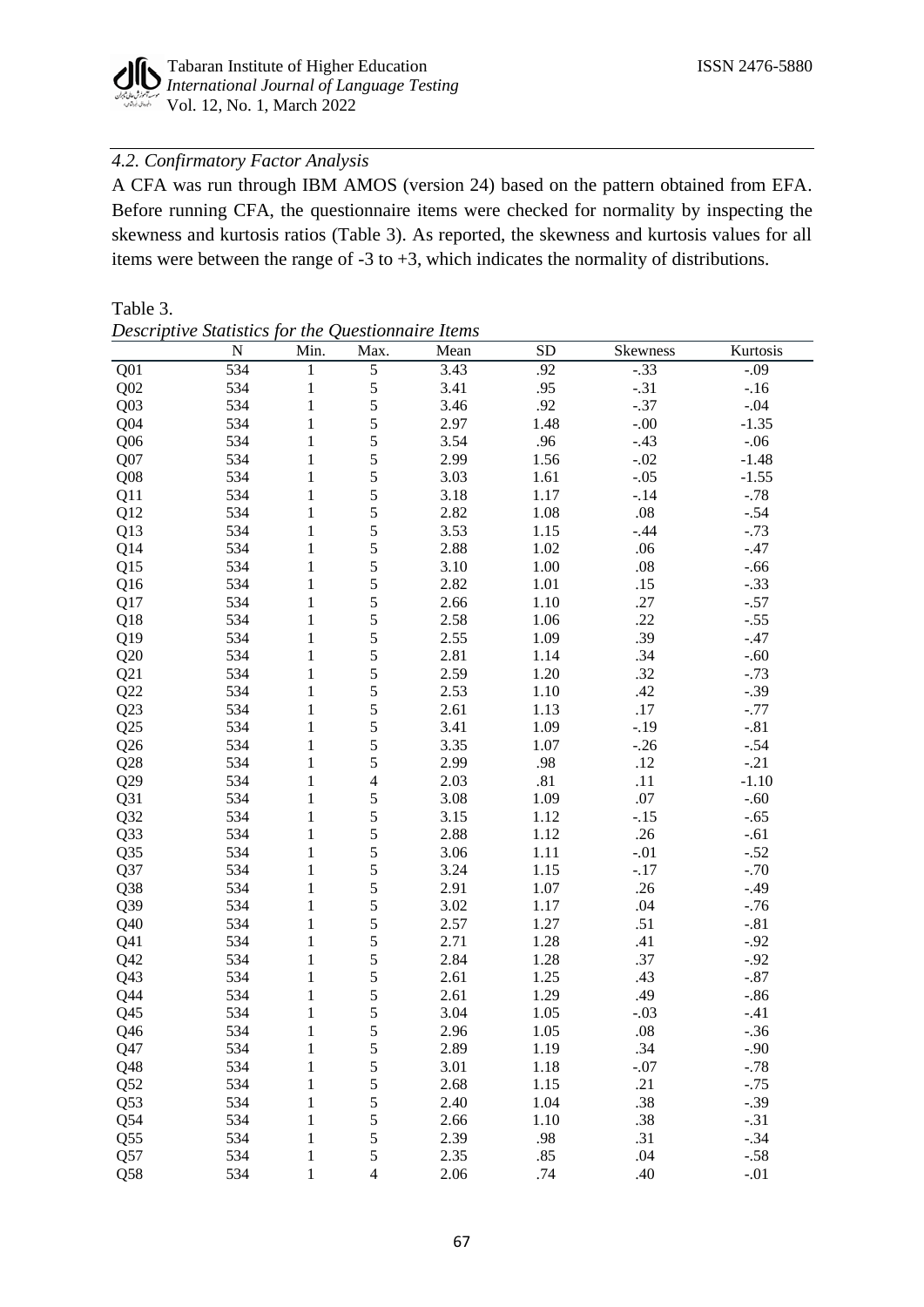|     |     | Min. | Max. | Mean | <b>SD</b>                      | <b>Skewness</b> | Kurtosis |
|-----|-----|------|------|------|--------------------------------|-----------------|----------|
| Q59 | 534 |      | ັ    | 2.38 | .99                            | $\sim$<br>.36   | $-.24$   |
| Q60 | 534 |      |      | 1.84 | .74                            | .54             | $-.18$   |
| Q61 | 534 |      |      | 1.91 | $\mathbf{a}$<br>$\cdot$ $\sim$ |                 | .19      |
| Q62 | 534 |      |      | 2.58 | .96                            | .24             | $-.03$   |

Having ensured the normality of distributions, the CFA was run using IBM AMOS. To do so, first, items with non-significant loadings in unstandardized estimation were excluded. Table 4 elucidates the results for the standardized and unstandardized estimates. As reported, none of the items had a non-significant unstandardized estimate; however, Q06 was excluded as it had a standardized estimate below 0.5.

Table 4. *Standardized and Unstandardized Estimates of the Initial CFA Model*

|                 |                                             |              |          | Unstandardized |       | Standardized |          |
|-----------------|---------------------------------------------|--------------|----------|----------------|-------|--------------|----------|
|                 |                                             |              | Estimate | S.E.           | C.R.  | $\mathbf{P}$ | Estimate |
| Q31             | $\leftarrow$                                | Listening.TM | 1.00     |                |       |              | .81      |
| Q32             | $\leftarrow$                                | Listening.TM | 1.04     | .04            | 23.24 | $.00\,$      | .82      |
| Q33             | $\leftarrow$                                | Listening.TM | 1.07     | .04            | 24.47 | $.00\,$      | .85      |
| Q35             | $\leftarrow$                                | Listening.TM | 1.05     | .04            | 24.13 | .00          | .84      |
| Q37             | $\leftarrow$                                | Listening.TM | .96      | .04            | 19.99 | .00          | .74      |
| Q38             | $\leftarrow$                                | Listening.TM | .99      | .04            | 23.17 | .00          | $.82\,$  |
| Q39             | $\leftarrow$ ---                            | Listening.TM | $1.11\,$ | .04            | 24.27 | .00          | .85      |
| Q45             | $\leftarrow$ ---                            | Listening.TM | 1.14     | .03            | 30.49 | .00          | .97      |
| Q46             | $\leftarrow$ ---                            | Listening.TM | 1.15     | .03            | 30.61 | .00          | .97      |
| Q48             | $\leftarrow$ ---                            | Listening.TM | 1.13     | .04            | 24.51 | .00          | .85      |
| Q11             | $\leftarrow$ ---                            | Reading.TM   | 1.00     |                |       |              | .74      |
| Q12             | $\leftarrow$ ---                            | Reading.TM   | 1.03     | .05            | 20.22 | .00          | .83      |
| Q13             | $\leftarrow$ ---                            | Reading.TM   | .75      | .05            | 13.51 | .00          | .57      |
| Q14             | $\leftarrow$ ---                            | Reading.TM   | 1.00     | .04            | 20.79 | .00          | .85      |
| Q15             | $\leftarrow$                                | Reading.TM   | .95      | .04            | 20.26 | .00          | .83      |
| Q16             | $\leftarrow$ ---                            | Reading.TM   | 1.05     | .04            | 22.16 | .00          | .90      |
| Q20             | $\hspace{0.1em} <\hspace{-0.1em}\cdots$     | Reading.TM   | 1.09     | .05            | 20.23 | .00          | .83      |
| Q25             | $\leftarrow$                                | Reading.TM   | .78      | .05            | 15.10 | .00.         | .64      |
| Q26             | $\leftarrow$                                | Reading.TM   | .78      | .05            | 15.12 | $.00\,$      | .64      |
| Q27             | $\operatorname{\!<\!}-\!\operatorname{\!-}$ | Reading.TM   | .99      | .05            | 19.67 | $.00\,$      | $.81\,$  |
| Q17             | $\leftarrow$ ---                            | Reading.TW   | 1.00     |                |       |              | .70      |
| Q18             | $\leftarrow$                                | Reading.TW   | 1.12     | .06            | 18.59 | .00          | $.82\,$  |
| Q19             | $\leftarrow$ ---                            | Reading.TW   | 1.18     | .06            | 19.02 | .00          | .84      |
| Q21             | $\leftarrow$                                | Reading.TW   | 1.41     | .06            | 20.57 | .00          | .91      |
| Q22             | $\leftarrow$ ---                            | Reading.TW   | 1.27     | .06            | 20.20 | .00          | .89      |
| Q23             | $\leftarrow$ ---                            | Reading.TW   | 1.25     | .06            | 19.44 | .00          | .86      |
| Q29             | $\leftarrow$ ---                            | Reading.TW   | .71      | .04            | 15.47 | .00          | .68      |
| Q40             | $\leftarrow$ ---                            | Listening.TW | 1.00     |                |       |              | .91      |
| Q41             | $\leftarrow$                                | Listening.TW | 1.04     | .02            | 39.12 | .00          | .94      |
| Q42             | $\leftarrow$ ---                            | Listening.TW | 1.02     | .02            | 37.55 | .00          | .92      |
| Q43             | $\leftarrow$ ---                            | Listening.TW | .99      | .02            | 36.09 | .00          | .91      |
| Q44             | $\leftarrow$ ---                            | Listening.TW | 1.05     | .02            | 39.91 | .00          | .94      |
| Q47             | $\leftarrow$ ---                            | Listening.TW | .83      | .03            | 26.26 | .00          | $.80\,$  |
| Q <sub>52</sub> | $\leftarrow$                                | Speaking.TM  | 1.00     |                |       |              | .74      |
| Q53             | $\leftarrow$                                | Speaking.TM  | .95      | .05            | 17.99 | $.00\,$      | .78      |
| Q54             | $\leftarrow$ ---                            | Speaking.TM  | $.87\,$  | .05            | 15.50 | .00          | .68      |
| Q55             | $\leftarrow$ ---                            | Speaking.TM  | .90      | .05            | 17.98 | .00          | .78      |
| Q57             | $\leftarrow$                                | Speaking.TM  | .73      | .04            | 16.93 | .00          | .74      |
| Q59             | $\leftarrow$                                | Speaking.TM  | .92      | .05            | 18.17 | .00.         | .79      |
| Q <sub>62</sub> | $\leftarrow$                                | Speaking.TM  | .87      | .04            | 17.97 | .00          | .78      |
| Q <sub>04</sub> | $\leftarrow$ ---                            | Writing.TW   | 1.00     |                |       |              | .95      |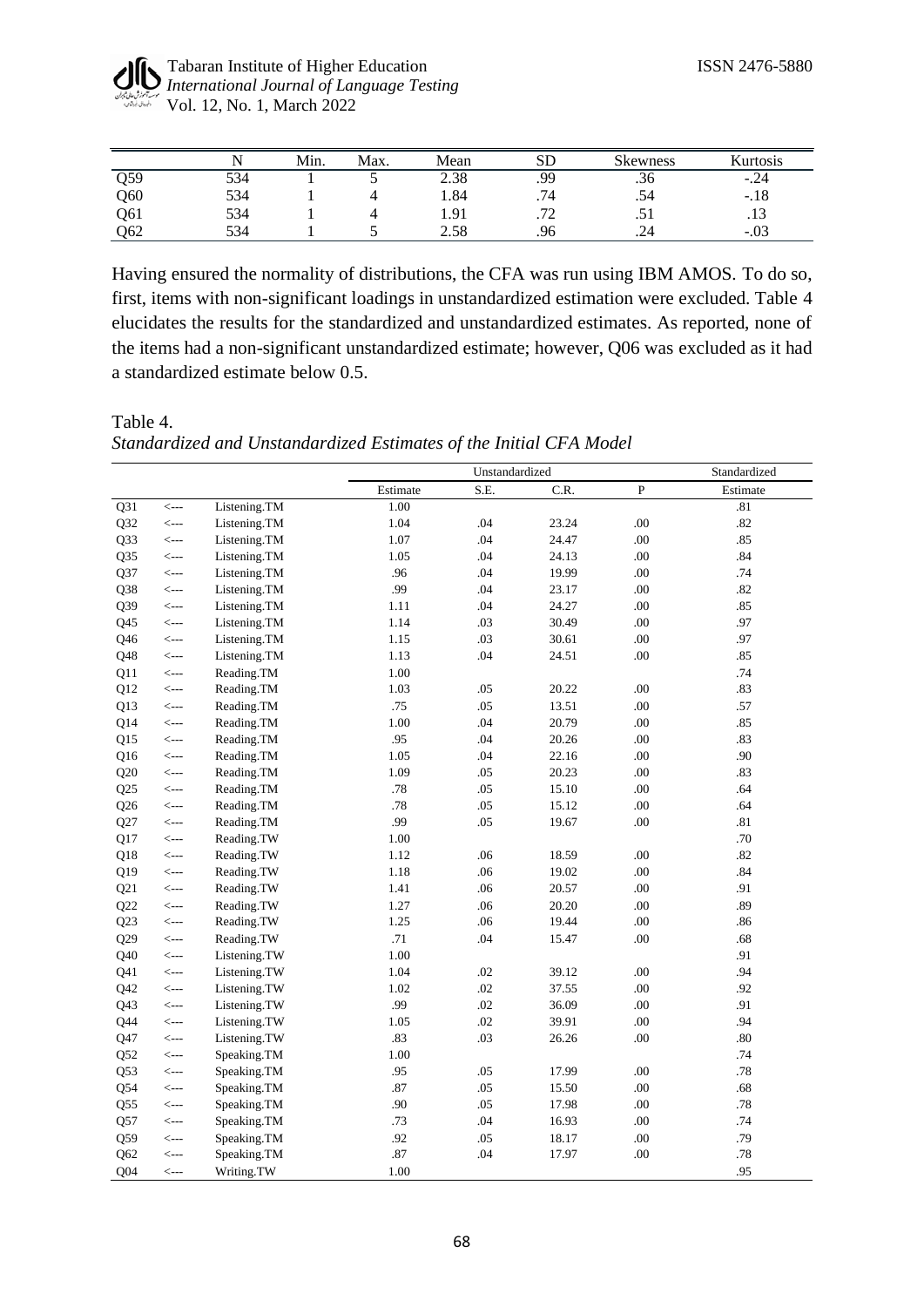|                 |      |             |          | Unstandardized |       |     | Standardized |
|-----------------|------|-------------|----------|----------------|-------|-----|--------------|
|                 |      |             | Estimate | S.E.           | C.R.  | P   | Estimate     |
| Q <sub>07</sub> | <--- | Writing.TW  | 1.03     | .01            | 55.91 | .00 | .96          |
| Q <sub>08</sub> | <--- | Writing.TW  | 1.05     | .02            | 53.58 | .00 | .96          |
| Q58             | <--- | Speaking.TW | 1.00     |                |       |     | .83          |
| Q60             | <--- | Speaking.TW | 1.04     | .04            | 24.90 | .00 | .87          |
| Q61             | <--- | Speaking.TW | 1.07     | .04            | 26.57 | .00 | .92          |
| Q <sub>01</sub> | <--- | Writing.TM  | 1.00     |                |       |     | .92          |
| Q <sub>02</sub> | <--- | Writing.TM  | .84      | .03            | 21.62 | .00 | .75          |
| Q <sub>03</sub> | <--- | Writing.TM  | .92      | .03            | 27.06 | .00 | .85          |
| Q <sub>06</sub> | <--- | Writing.TM  | .43      | .05            | 8.67  | .00 | .37          |

The next step was to check the reliability and validity of the model. Before doing the analyses, those modifications proposed by AMOS to improve the model fit were applied. To do so, modifications with the threshold of 10 which were not contradictory to the literature were considered. Figure 1 delineates the final modified CFA model.



*Figure 2.* The Final Modified CFA Model with Standardized Estimates

After applying the modifications, the model's goodness of fit was examined. According to Hu and Bentler (1999), for the model to have acceptable goodness of fit, some criteria have to be met. These criteria, alongside the values obtained from the data, are reported (Table 5).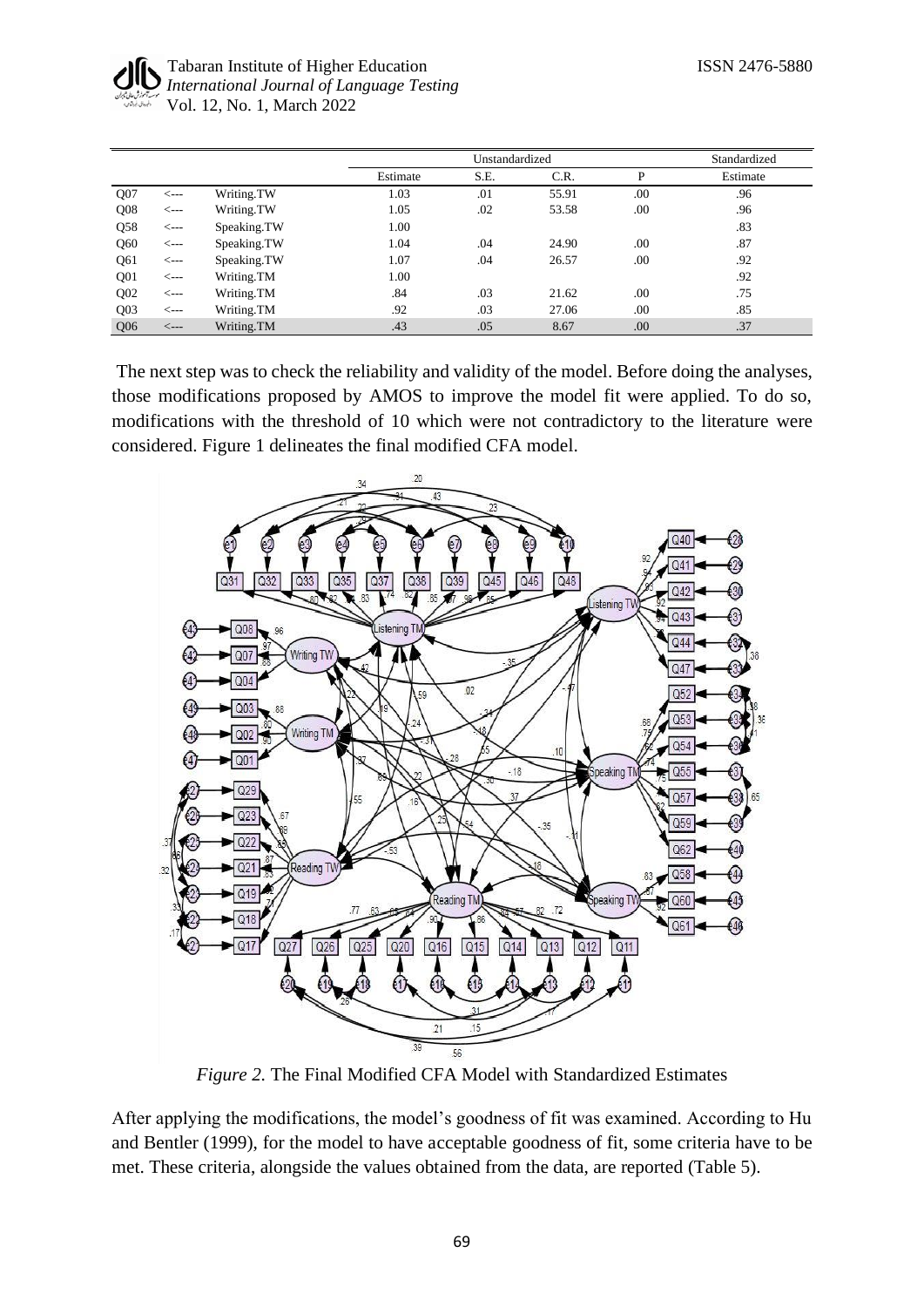| Criteria     |         | Terrible | Acceptable | Excellent  | Evaluation |
|--------------|---------|----------|------------|------------|------------|
| <b>CMIN</b>  | 3139.78 |          |            |            |            |
| df           | 1074    |          |            |            |            |
| CMIN/df      | 2.92    | > 5      | $>$ 3      | >1         | Excellent  |
| <b>RMSEA</b> | .06     | > 0.08   | < 0.08     | ${}< 0.06$ | Acceptable |
| <b>CFI</b>   | .92     | < 0.9    | > 0.9      | > 0.95     | Acceptable |
| TLI          | .91     | < 0.9    | > 0.9      | > 0.95     | Acceptable |
| <b>SRMR</b>  | .06     | > 0.1    | > 0.08     | < 0.08     | Excellent  |

#### Table 5. *Evaluation of the CFA Goodness of Fit*

CFI: Comparative Fit Index

CMIN: Minimum discrepancy function of C (Chi-Square)

df: degree of freedom

RMSEA: Root Mean Square Error of Approximation

SRMR: Standardized Root Mean Squared Residual

The results reported in Table 5 indicate acceptable to excellent goodness of fit. Next, the composite reliability (CR) and discriminant validity for each factor were examined (Table 6). As reported, all of the variables had CR values above 0.7, which reveals acceptable reliability. Besides, the average variance explained (AVE) values were both above 0.5 and lower than CR, suggesting convergent validity. Moreover, the square roots of AVE (the bold values in Table 6) for each factor were above their inter-correlations with other factors, implying discriminant validity according to Fornell and Larcker's (1981) criteria.

|    |           |            |           | Fornell-Larcker Criterion |           |           |           |           |           |      |  |
|----|-----------|------------|-----------|---------------------------|-----------|-----------|-----------|-----------|-----------|------|--|
|    | <b>CR</b> | <b>AVE</b> | F1        | F2                        | F3        | F4        | F5        | F6        | F7        | F8   |  |
| F1 | 0.96      | 0.72       | 0.85      |                           |           |           |           |           |           |      |  |
| F2 | 0.93      | 0.59       | $0.68**$  | 0.76                      |           |           |           |           |           |      |  |
| F3 | 0.93      | 0.65       | $-0.58**$ | $-0.53**$                 | 0.81      |           |           |           |           |      |  |
| F4 | 0.96      | 0.82       | $-0.35**$ | $-0.34**$                 | $0.30**$  | 0.90      |           |           |           |      |  |
| F5 | 0.89      | 0.53       | $0.54**$  | $0.37**$                  | $-0.27*$  | $-0.46**$ | 0.73      |           |           |      |  |
| F6 | 0.95      | 0.88       | $-0.42**$ | $-0.31**$                 | $0.37**$  | 0.01      | $-0.17**$ | 0.93      |           |      |  |
| F7 | 0.91      | 0.77       | $-0.24**$ | $-0.18**$                 | $0.54**$  | $0.09*$   | $-0.11*$  | $0.24**$  | 0.87      |      |  |
| F8 | 0.89      | 0.73       | $0.19**$  | $0.21**$                  | $-0.55**$ | $-0.17**$ | $0.15**$  | $-0.21**$ | $-0.35**$ | 0.86 |  |

Table 6. *Composite Reliability and Discriminant Validity of the Factors*

\* Correlation is significant at *p* < .05 \*\* Correlation is significant at  $p < .01$ 

F1: Listening TM; F2: Reading TM; F3: Reading TW; F4: Listening TW; F5: Speaking TM; F6: Writing TW; F7: Speaking TW; F8: Writing TM

The inspection of the correlations (values not in bold under Fornell-Larcker's Criterion) documented that there are significant and positive correlations between all pairs of skills that measure TM (i.e., F1, F2, F5, and F8) as well as all pairs of skills that measure TW (i.e., F3, F4, F6, and F7), except for the correlation between listening TW and writing TW. The correlations between the pairs across TM and TW for all skills were negatively significant, indicating the existence of a trade-off between the two types of strategies. Moreover, the magnitude of negative correlations across the two types of strategies was small to medium (-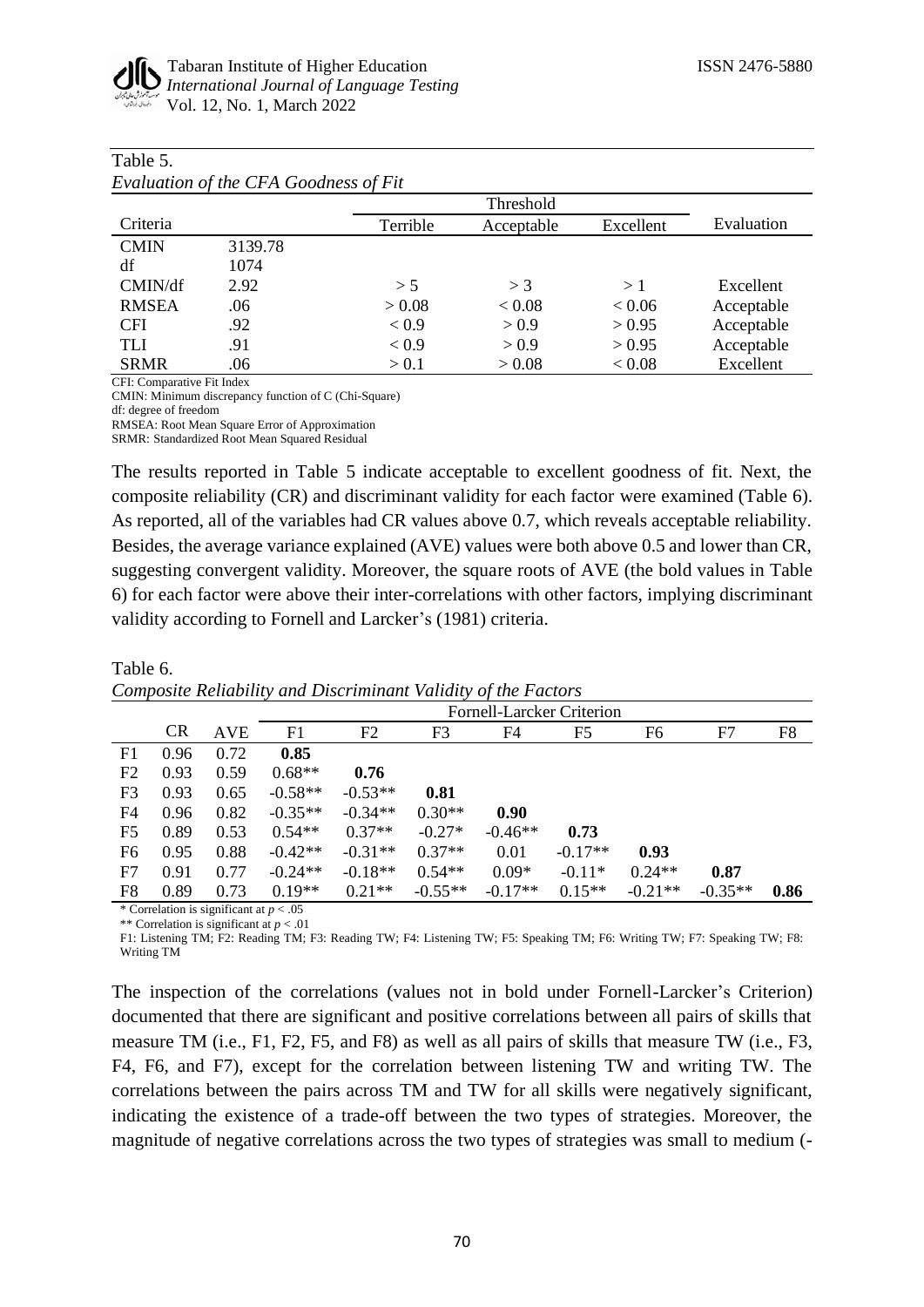0.113 to -0.42) in most of the cases where two pairs of correlations showed strong values, i.e., Reading TW and Reading TM ( $r = 0.531$ ); and Reading TW and Listening TM ( $r = -0.583$ ).

Among the positive correlations in each type of strategies, there were also strong correlations between Reading TM and Listening TM ( $r = 0.687$ ) and between Listening TM and Speaking TM ( $r = 0.547$ ). These results indicate that while strong correlations may exist under TM strategies used for different skills, the correlations among the TW strategies used across the language skills are not as strong. Moreover, the strong correlations between the strategies used in reading and listening considering both TW (positive correlation) and across TW and TM (negative) indicate the closeness of strategies used for these two skills in both categories.

## **5. Discussion**

The present study set out to design and validate an IELTS test-taking strategy questionnaire. It mainly attempted to bridge the gap in testing research, particularly in close relation to testtaking strategy assessment, by proposing and validating an all-inclusive IELTS Test-Taking Strategy Questionnaire. EFA and CFA were used to analyze the data. Initially, the Bartlett and KMO tests were applied to check and approve the sample adequacy. Then an EFA was run to detect the chief factors and condense the data. Through EFA, eight factors were extracted explaining 70.55% of the total variances. The model was further submitted to CFA, where some items were eliminated. After omitting some items, the results indicated that the questionnaire met adequate reliability and validity criteria for use in assessment, research, and educational contexts.

The final questionnaire contains 49 items with eight factors examining TM and TW in writing, speaking, listening, and reading skills. The constituent structure of the present study's model is consistent with Cohen's proposals (Cohen, 2006, 2007, 2012; Cohen & Upton, 2007) and previous studies (Barati, 2005; Chappell et al., 2019; Winke & Lim, 2017). However, unlike the studies of Barati (2005), Phakiti (2003, 2008), Wu and Stone (2016), and Wu and Zumbo (2017), to have adequate items representing each factor the subcomponents of TM strategies were not identified.

TM strategies in this study are mainly considered as a general term referring to constructrelevant strategies. However, in Wu and Stone's (2016) study, three factors, namely, TM, TW, and comprehending strategies were identified as the testing strategies by the relevant factor analyses on the Canadian English Language Proficiency Index Program-General data. One justification is that a consolidated and integrated model for test-taking strategies has to emerge (Cohen, 2006; Wu & Stone, 2016). Therefore, researchers have taken up differing positions in distinguishing between different types of testing strategies or including learning strategies in test-taking strategy typologies (Bumbálková, 2021).

These findings primarily support this assumption that test-taking strategies chiefly comprise TM and TW strategies by indicating positive correlations between the pairs of skills measuring TM and those measuring TW. In support of uniting strategies rather than differentiating them in detail, the results of Nikolov's (2006) study unraveled that attempts to subcategorize strategies might happen to be in vain due to the likelihood of strategy overlap.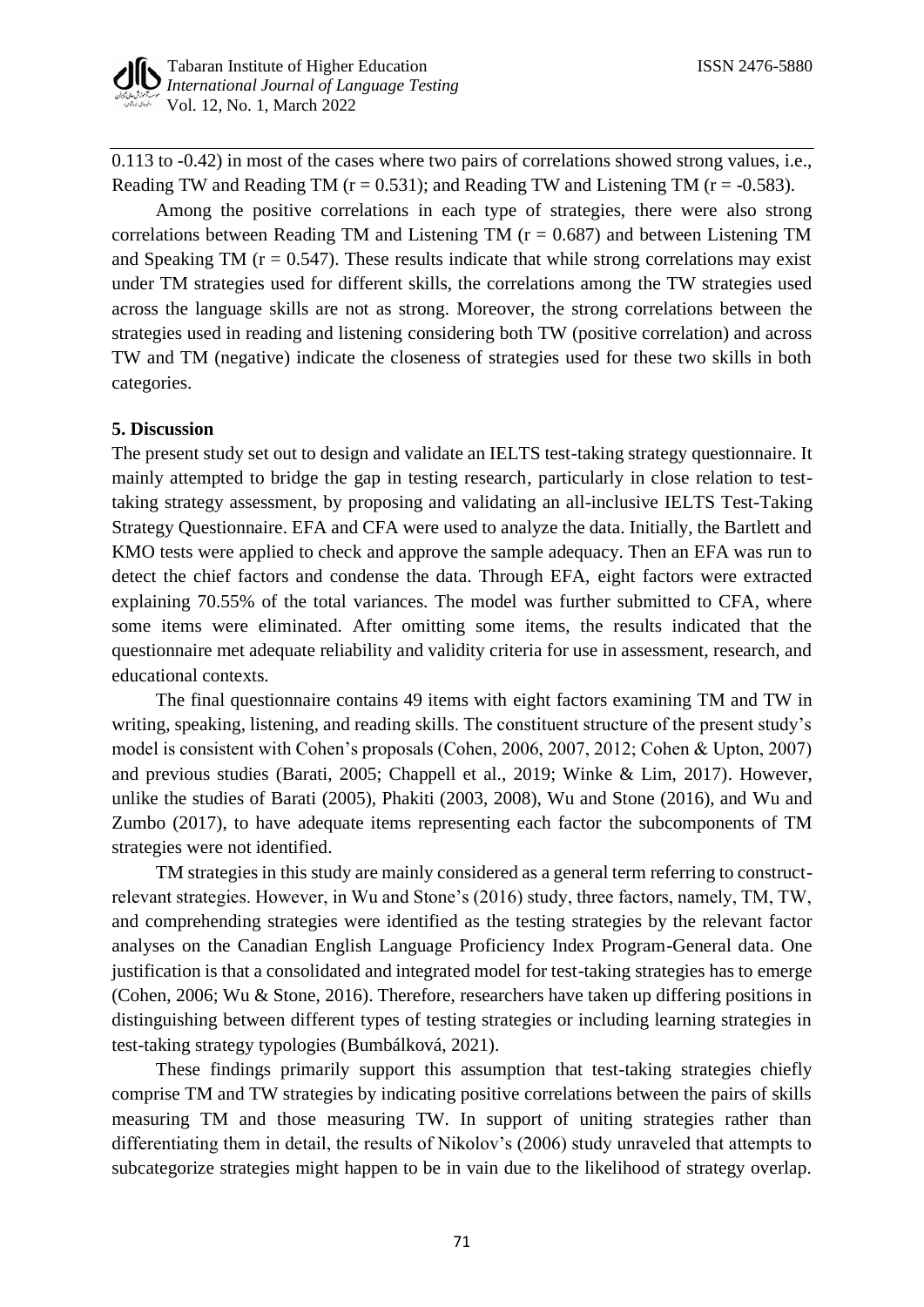Thus, extensive sub-division of test-taking strategies seems problematic as many factors would have been involved.

Among the positive correlations between TM and TW strategies, the findings revealed strong correlations between Reading TM and Listening TM, Reading TW and Listening TW, and Listening TM and Speaking TM. This is in line with Cohen's (2007) and Nikolov's (2006) findings that some testing strategies are highly likely to co-occur in clusters. In the case of Listening and Reading, due to the nature of the majority of IELTS Listening and Reading test types, comprising multiple-choice items, several items in the questionnaire in both parts might address the testee's tendency toward answering the specific type of questions with or without regard to a particular skill.

Overall, the correlations between the pairs across TM and TW for each skill were negative, pinpointing the natural existence of a trade-off between these two types of strategies. Although the magnitude of correlations was small to medium, this is at odds with Yang's (2000) findings suggesting that test-wise students have better TM strategies in the listening and reading subtests of paper-and-pencil-based TOEFL. One justification is that TOEFL has undergone substantial modification to improve its validity. As a consequence, items may not be much susceptible to TW strategies as they were before. The outgrowth of TW and washback studies have positively impacted the test developers to consider the interconnections between the test results, program practices, and individual learner strategies (Green, 2013). In other studies, Wu and Stone (2016) and Wu and Zumbo (2017), despite having a different classification of strategies, also found a negative association between test-wiseness strategies and test performance, meaning that the fewer testees utilized this type of strategies, the better results they gained.

All in all, the extracted components indicate that TM and TW are significant facets of testees' test-taking strategies. The good model fit of the study's CFA provided additional evidence for the validity aspects, indicating that the latent constructs of TM and TW were welloperationalized by the questionnaire.

## **6. Conclusion and Implications**

This study sought to design and validate an IELTS test-taking strategy questionnaire. Based on the outcomes, it can be concluded that the construct of test-taking strategy has nested components in the IELTS examination. As the test-taking strategy is constructed through the companionship of TM and TW, these two have an interrelationship with each other, especially in the IELTS test due to the nature and type of subtests.

This study holds multiple implications for the field. Theoretically, this study can extend the literature on test-specific strategies which happen to be remained under the shadow of general language learning strategies to date (Bumbálková, 2021). While qualitative research more effectively identifies varied strategies adopted by testees, it might not be as efficient for unraveling the network of relationships among strategies. By developing and validating a testtaking strategy questionnaire of a high-stakes international test, this study can pave the way to further quantitative research in this area. Avid researchers can build up on the findings of the present study and advance investigations on the complex relationship between TM and TW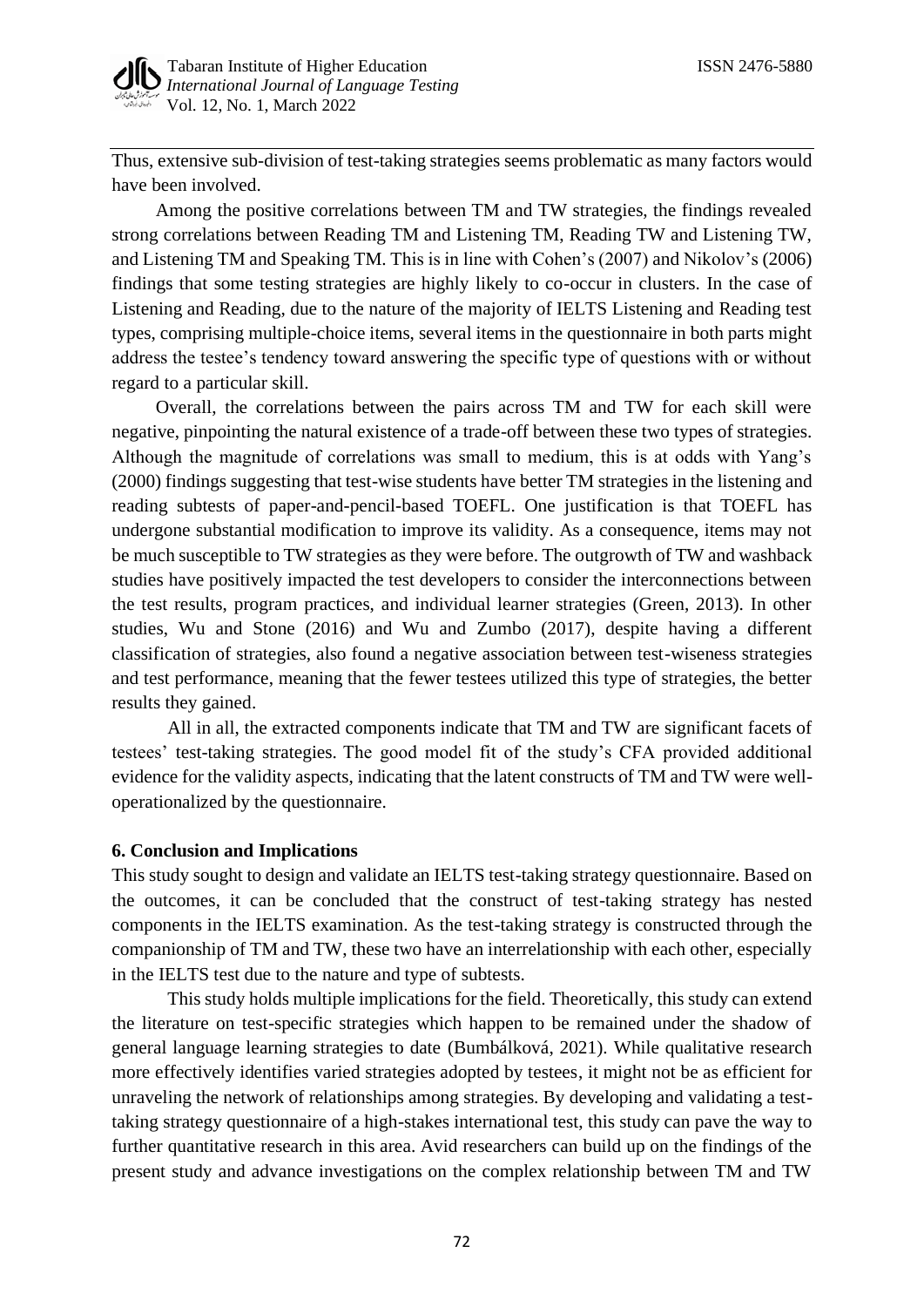strategies. Since testing processes have been a valued source of understanding validity, the developed questionnaire can also be utilized to provide validity evidence in future studies.

This study also offers practical implications for IELTS developers and users such as teachers, learners, test designers, and educational researchers. For instance, for IELTS instructors the developed questionnaire can act as a diagnostic tool to monitor test-takers' performance on tests. Previous studies (e.g., Ata, 2015; Burton, 2020; Rasti, 2009) have shown that misconceptions about IELTS test items, the required strategies, and language learning, in general, can hinder students' progress in acquiring language skills. Therefore, teachers can inform the candidates about the effectiveness of strategies they use, advise them how to properly use these strategies based on the task requirements in each skill, and help them resolve the probable misconceptions about IELTS. Likewise, teachers can employ test-taking questionnaires to assess the quality of IELTS training courses concerning the positive or negative washback that their instructions, materials, and textbooks may have, particularly on testees' test-taking strategies. Additionally, as suggested by Cohen (2012), test-wiseness studies need to continue "as a means of checking whether tests are giving away the answers to items" (p. 267). Thus, this path of studies should be pursued to inform test and item developers.

Although the participants of this study were large enough to represent the general characteristics of the IELTS test-takers, this may still threaten the generalizability of the results. Researchers have suggested that test-takers' perceptions and performance can be affected by context-specific political, economic, and educational realities. This study would be strengthened if a multi-contextual approach could have been adopted. Finally, the accuracy and reliability of self-reports in describing testees' cognitive processes have been a point under discussion for a long time. For instance, compared with self-report questionnaires, the use of the eye-tracking method seems to be a stronger predictor of test-taking strategy use (Bax & Weir, 2012; Low & Aryadoust, 2021). Nonetheless, the feasibility of this instrument, in comparison with other methods, has made it a common use in the field.

# **Declaration of Conflicting Interests**

The author(s) declared no potential conflicts of interest with respect to the research, authorship, and/or publication of this article.

## **References**

- Al Fraidan, A. (2019). New test-taking patterns and their effect on language test validity. *Language Testing in Asia*, *9*(1), 1-28. https://doi.org/10.1186/s40468-019-0088-5
- Anderson, N. J., Bachman, L., Perkins, K., & Cohen, A. D. (1991). An exploratory study into the construct validity of a reading comprehension test: Triangulation of data sources. *Language Testing*, *8*(1), 41-66. https://doi.org/10.1177/026553229100800104
- Aryadoust, V. (2019). Dynamics of item reading and answer changing in two hearings in a computerized while-listening performance test: An eye-tracking study. *Computer Assisted Language Learning*, *28*(6), 550-576.

https://doi.org/10.1080/09588221. 2019.1574267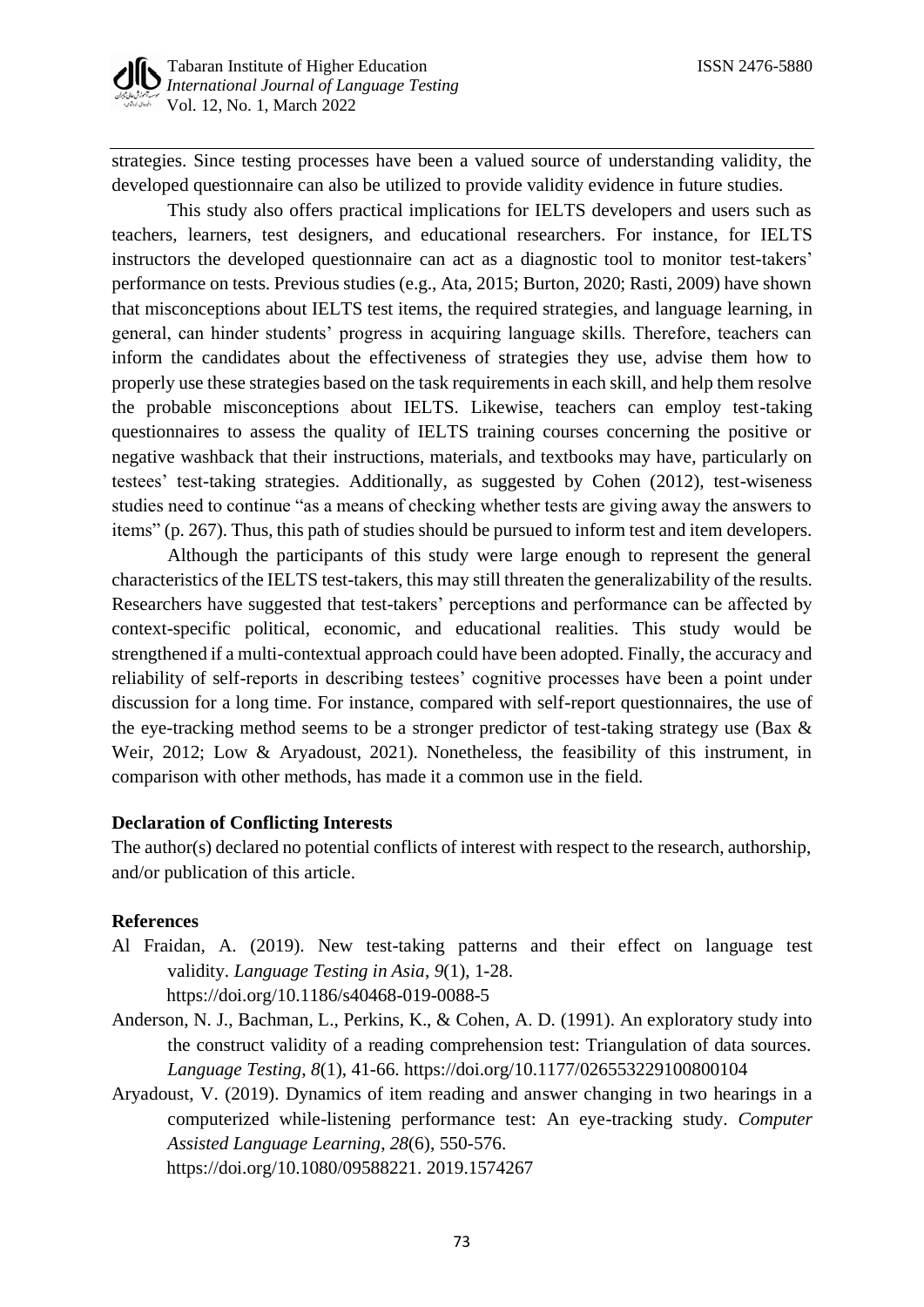- Ata, A. W. (2015). Knowledge, education, and attitudes of international students to IELTS: A case of Australia. *Journal of International Students*, *5*(4), 488-500. http://dx.doi.org/10.32674/jis.v5i4.410
- Bachman, L. F. (1990). *Fundamental consideration in language testing.* Oxford, UK: Oxford University Press.
- Barati, H. (2005). *Test-taking strategies and the assessment of reading skills: An approach to construct validation* (Doctoral dissertation). University of Bristol.
- Barati, H., Ravand, H., & Ghasemi, V. (2013). Investigating relationships among test takers' characteristics and response formats in a reading comprehension test: A structural equation modeling approach. *International Journal of Language Testing*, *3*(2), 38-59.
- Bax, S., & Weir, C. (2012). Investigating learners' cognitive reading processes during a computer-based CAE reading test. *Research Note, 47*, 3-14. https://hdl.handle.net/10547/337904
- Bumbálková, E. (2021). Test-taking strategies in second language receptive skills tests: A literature review. *International Journal of Instruction*, *14*(2), 647-664. https://doi.org/10.29333/iji.2021.14236a
- Burton, J. D. (2020). How scripted is this going to be? Raters' views of authenticity in speaking-performance tests. *Language Assessment Quarterly*, *17*(3), 244-261. https://doi.org/10.1080/15434303.2020.1754829
- Chappell, P., Yates, L., & Benson, P. (2019). *Investigating test preparation practices: Reducing risks.* (IELTS Research Reports Online Series, No. 3). https://www.ielts.org/-/media/research-reports/20193-chappell\_et\_al\_layout.ashx
- Cohen, A. D. (2006). The coming of age of research on test-taking strategies. *Language Assessment Quarterly*, *3*(4), 307-331. https://doi.org/10.1080/15434300701333129
- Cohen, A. D. (2007). Coming to terms with language learner strategies: Surveying the experts. In A. D. Cohen & E. Macaro (Eds.), *Language Learner Strategies: 30 years of Research and Practice* (pp. 29-45). Oxford: Oxford University Press.
- Cohen, A. D. (2011). Test-taking strategies. In C. Coombe, P. Davidson, B. O'Sullivan, & S. Stoynoff (Eds.), *The Cambridge guide to second language assessment* (pp. 96-104). Cambridge: Cambridge University Press.
- Cohen, A. D. (2012). Test taker strategies and task design. In G. Fulcher & F. Davidson (Eds.), *The Routledge handbook of language testing* (pp. 262-277). London and New York: Routledge.
- Cohen, A. D. (2018). Reflections on a career in second language studies: Promising pathways for future research. *L2 Journal*, *10*(1), 1-19. https://doi.org/10.5070/L210136653
- Cohen, A. D., & Upton, T. A. (2007). I want to go back to the text: Response strategies on the reading subtest of the new TOEFL®. *Language Testing*, *24*(2), 209-250. <https://doi.org/10.1177/0265532207076364>
- Creswell, J. W. (2009). *Research design: Qualitative, quantitative, and mixed methods approaches* (3 rd ed.)*.* Los Angeles: Sage Publication.
- Davidson, F. (2000). The language tester's statistical toolbox. *System*, *28*(4), 605-617. https://doi.org/10.1016/s0346-251x(00)00041-5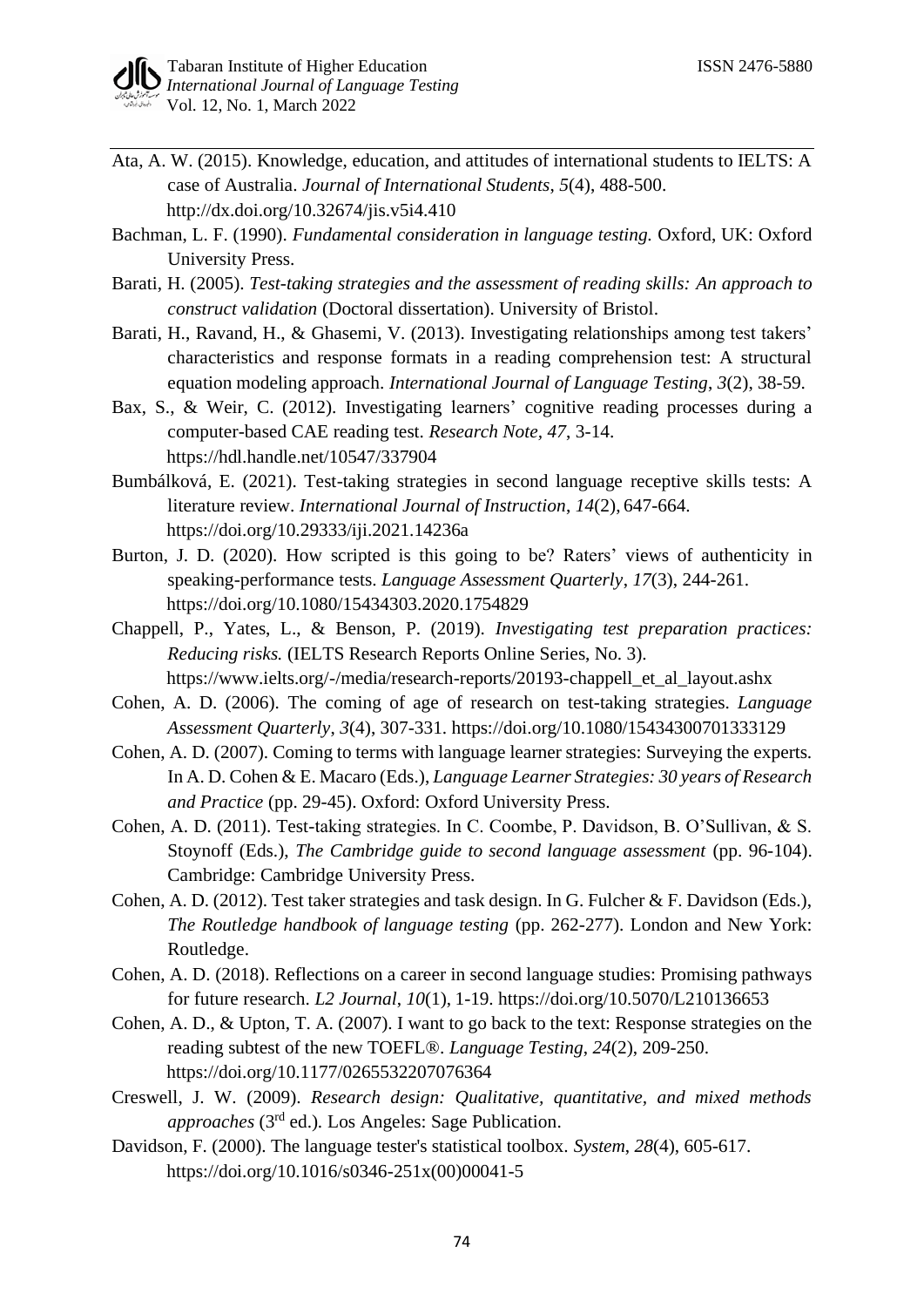- Dörnyei, Z., & Taguchi, T. (2010). *Questionnaires in second language research: Construction, administration, and processing* (2<sup>nd</sup> ed.). New York: Routledge.
- Fernandez, C. J. (2018). Behind a spoken performance: Test takers' strategic reactions in a simulated part 3 of the IELTS speaking test. *Language Testing in Asia*, *8*(18), 1-20. https://doi.org/10.1186/s40468-018-0073-4
- Field, J. (2012). The cognitive validity of the lecture listening section of the IELTS listening paper. In L. Taylor & C. Weir (Eds.), *IELTS collected papers 2: Research in reading and listening assessment* (pp. 391-453). Cambridge: Cambridge University Press.
- Fornell, C., & Larcker, D. F. (1981). Evaluating structural equation models with unobservable variables and measurement error. *Journal of marketing research*, *18*(1), 39-50. https://doi.org/10.1177/002224378101800104
- Ghahramanlou, M., Zohoorian, Z., & Baghaei, P. (2017). Understanding the cognitive processes underlying performance in the IELTS listening comprehension test. *International Journal of Language Testing*, *7*(1), 62-72. https://doi.org/10.20944/preprints201608.0190.v1
- Glaser, R. (1991). Expertise and assessment. In M. C. Wittrock & E. L. Baker (Eds.), *Testing and cognition* (pp. 17-30). Englewood Cliffs, NJ: Prentice-Hall.
- Green, A. (1998). *Using verbal protocols in language testing research: A handbook*. Cambridge: Cambridge University Press.
- Green, A. (2013). Washback in language assessment. *International Journal of English Studies*, *13*(2), 39-51. https://doi.org/10.6018/ijes.13.2.185891
- Hu, L., & Bentler, P. M. (1999). Cutoff criteria for fit indexes in covariance structure analysis: Conventional criteria versus new alternatives. *Structural Equation Modeling, 6*(1), 1- 55. https://doi.org/10.1080/10705519909540118
- Knoch, U., Huisman, A., Elder, C., Kong, X., & McKenna, A. (2020). Drawing on repeat test takers to study test preparation practices and their links to score gains. *Language Testing*, *37*(4), 550-572. https://doi.org/10.1177/0265532220927407
- Lim, H. (2020). Exploring the validity evidence of a high-stake, second language reading test: An eye-tracking study. *Language Testing in Asia*, *10*(1), 1-29. https://doi.org/10.1186/s40468-020-00107-0
- Low, A. R. L., & Aryadoust, V. (2021). Investigating test-taking strategies in listening assessment: A comparative study of eye-tracking and self-report questionnaires. *International Journal of Listening*, 1-20. https://doi.org/10.1080/10904018.2021.1883433
- Messick, S. (1995). Validity of psychological assessment: Validation of inferences from persons' responses and performances as scientific inquiry into score meaning. *American Psychologist*, *50*(9), 741-749. http://dx.doi.org/10.1037/0003-066X.50.9.741
- Nikolov, M. (2006). Test-taking strategies of 12-and 13-year-old Hungarian learners of EFL: Why whales have migraines. *Language Learning*, *56*(1), 1-51. https://doi.org/10.1111/j.0023-8333.2006.00341.x
- O'Malley, J. M., & Chamot, A. U. (1990). *Learning strategies in second language acquisition.* Cambridge: Cambridge University Press.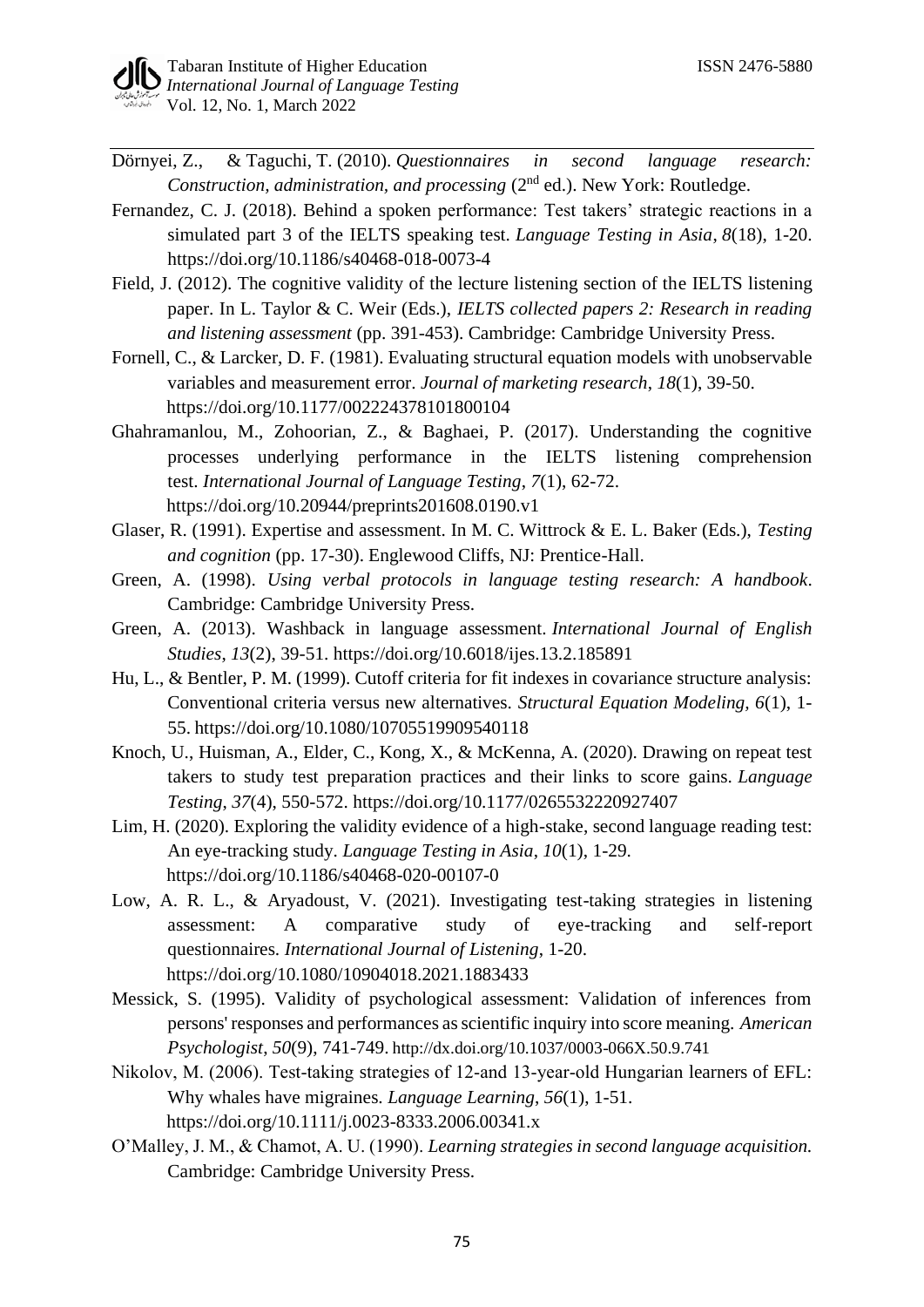- O'Sullivan, B., & Weir, C. J. (2011). Test development and validation. In B. O'Sullivan (Ed.), *Language Testing: theories and practice* (pp. 13-32). Oxford: Palgrave Macmillan.
- Oxford, R. L. (1990). *Language learning strategies: What every teacher should know.* Boston: Heinle & Heinle.
- Phakiti, A. (2003). A closer look at the relationship of cognitive and metacognitive strategy use to EFL reading achievement test performance. *Language Testing, 20*(1), 26-56. http://dx.doi.org/10.1191/0265532203lt243oa
- Phakiti, A. (2008). Construct validation of Bachman and Palmer's (1996) strategic competence model over time in EFL reading tests. *Language Testing, 25*(2), 237-272. http://dx.doi.org/10.1177/0265532207086783
- Purpura, J. E. (1999). *Learner strategy use and performance on language tests: A structural equation modeling approach*. Cambridge: Cambridge University Press.
- Rasti, I. (2009). Iranian candidates' attitudes towards IELTS. *Asian EFL Journal*, *11*(3), 110- 155.
- Roohani Tonekaboni, F., Ravand, H., & Rezvani, R. (2021). The construction and validation of a Q-matrix for a high-stakes reading comprehension test: A G-DINA study. *International Journal of Language Testing*, *11(*1), 58-87.
- Rubin, J. (1975). What the "good language learner" can teach us. *TESOL Quarterly, 9*(1), 41– 51.<http://dx.doi.org/10.2307/3586011>
- Winke, P., & Lim, H. (2017). The effects of test preparation on second-language listening test performance. *Language Assessment Quarterly*, *14*(4), 380-397. https://doi.org/10.1080/15434303.2017.1399396
- Wu, A. D., & Stone, J. E. (2016). Validation through understanding test-taking strategies: An illustration with the CELPIP-General reading pilot test using structural equation modeling. *Journal of Psychoeducational Assessment*, *34*(4), 362-379. https://doi.org/10.1177/0734282915608575
- Wu, A. D., & Zumbo, B. D. (2017). Understanding test-taking strategies for a reading comprehension test via latent variable regression with Pratt's importance measures. In B. D. Zumbo & A. M. Hubley (Eds.), *Understanding and investigating response processes: Advances in validation research* (pp. 305-319). Cham, Switzerland: Springer.
- Yang, P. (2000). *Effects of test-wiseness upon performance on the test of English as a Foreign Language* (Doctoral dissertation). University of Alberta, Edmonton, CN.
- Zhang, L., Aryadoust, V., & Zhang, L. J. (2013). Development and validation of the test takers' metacognitive awareness reading questionnaire (TMARQ). *The Asia-Pacific Education Researcher*, *23*(1), 37-51. http://dx.doi.org/10.1007/s40299-013-0083-z
- Zhang, L., Goh, C. C., & Kunnan, A. J. (2014). Analysis of test takers' metacognitive and cognitive strategy use and EFL reading test performance: A multi-sample SEM approach. *Language Assessment Quarterly*, *11*(1), 76-102. https://doi.org/10.1080/15434303.2013.853770
- Zhang, W., Liu, M., Zhao, S., & Xie, Q. (2011). English test-taking strategy use and students' test performance. *Asian EFL Journal, 13*(2), 133-168.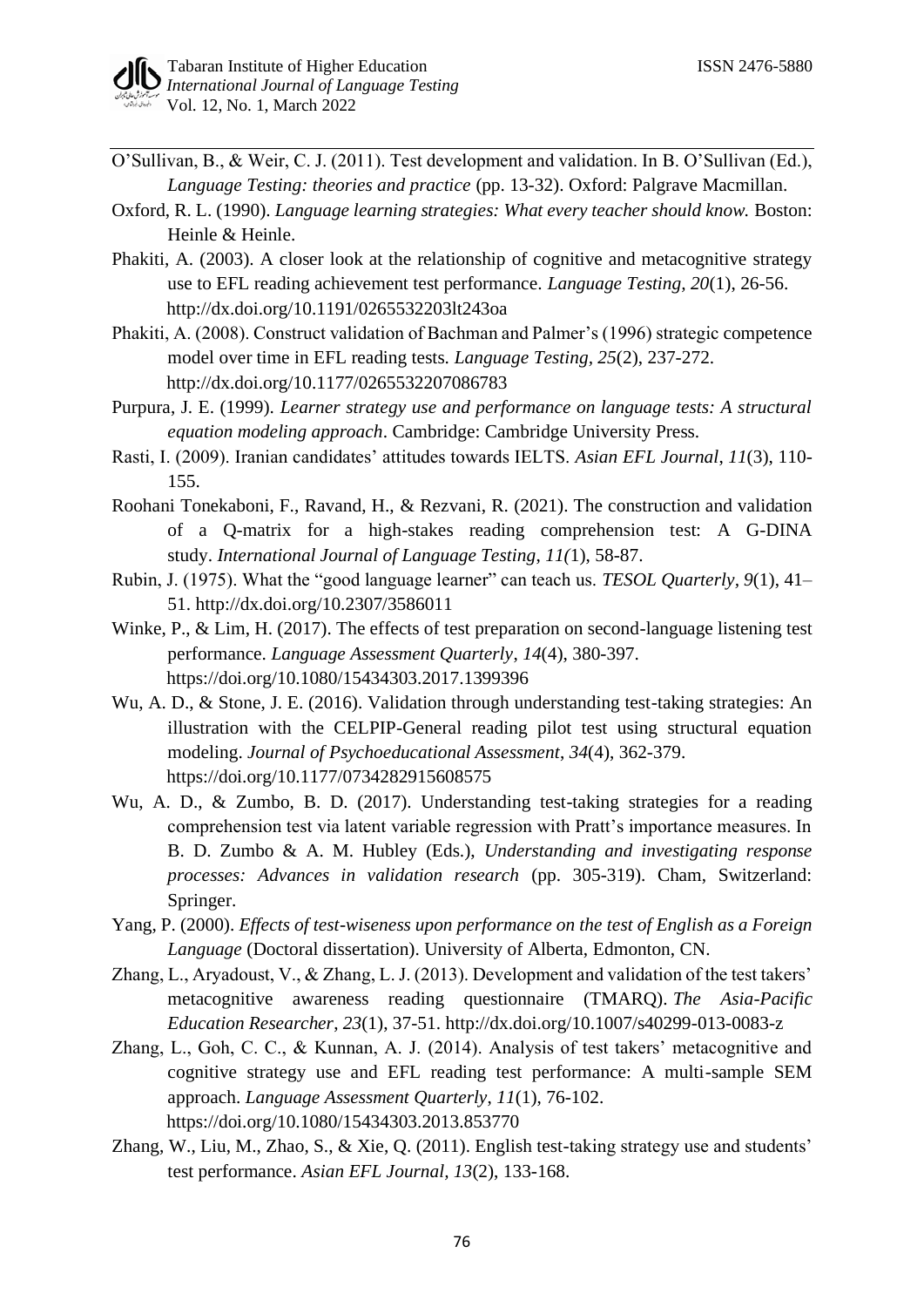#### **Appendix A: IELTS Test-Taking Strategy Questionnaire**

The objective of this questionnaire is to glean information about the various strategies you have employed when taking the IELTS tests.

#### **Part 1**

1. Please fill in the following information.

- o Name: (Initials only)
- o Age:
- o Gender: female male

2. Which module of the IELTS test did you take? (Academic or General)

#### 3. What band scores did you achieve?

| $-$<br>۱۸ |  | ----<br> |
|-----------|--|----------|
|           |  |          |

#### **Part 2**

After reading each statement, choose the number (1, 2, 3, 4, or 5) which reflects what you actually did. Note that there are no right or wrong responses to any of the items on this questionnaire.

| 1: Not true of | 2: Slightly true 3: Moderately |            | 4: Very true of 5: Extremely |            |
|----------------|--------------------------------|------------|------------------------------|------------|
| me at all      | of me                          | true of me | me                           | true of me |

1. For the writing tasks of the IELTS test, I used this strategy: **Organize/structure text appropriately.**

2. For the writing tasks of the IELTS test, I used this strategy: **Complete task two first.**

3. For the writing tasks of the IELTS test, I used this strategy: **Manage time carefully for each section.**

4. For the writing tasks of the IELTS test, I used this strategy: **Know how to answer different question types.**

5. For the writing tasks of the IELTS test, I used this strategy: **Insert a lot of big words into my writing, disregarding their use and context.**

6. For the writing tasks of the IELTS test, I used this strategy: **Rather than being error-free, have a wide range of grammatical structures.**

7. For the reading tasks of the IELTS test, I used this strategy: **Use skimming and scanning.**

8. For the reading tasks of the IELTS test, I used this strategy: **Know how to answer different question types.**

9. For the reading tasks of the IELTS test, I used this strategy: **Match sections of the text with the test questions.**

10. For the reading tasks of the IELTS test, I used this strategy: **Manage stress by acknowledging that the whole text does not need to be understood.**

11. For the reading tasks of the IELTS test, I used this strategy: **Identify synonyms that match the meaning between the question and the text.**

12. For the reading tasks of the IELTS test, I used this strategy: **Use the first two sentences of a paragraph to identify its main idea.**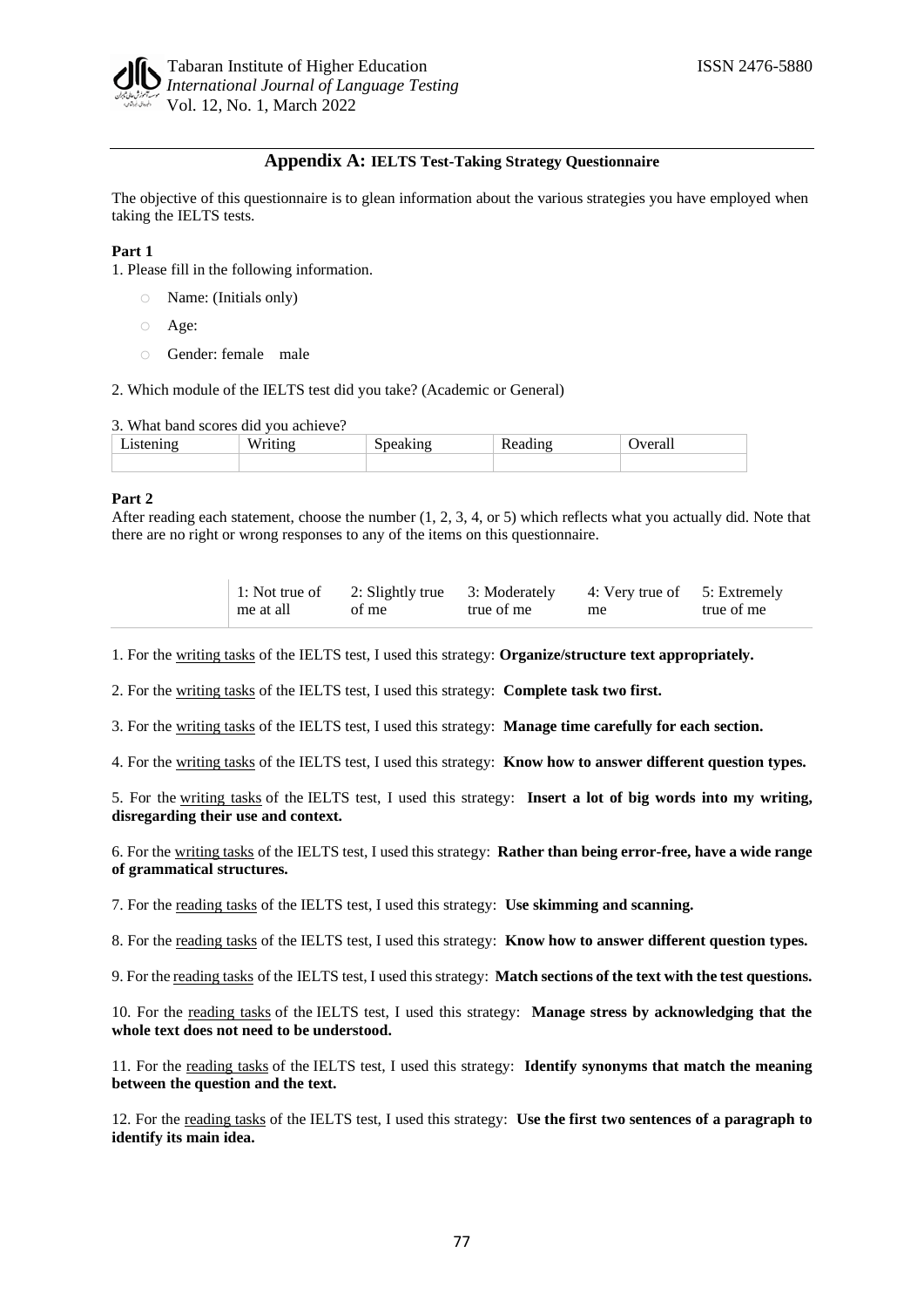13. For the reading tasks of the IELTS test, I used this strategy: **Look for an option that seems to deviate from the others (it is special or different).**

14. For the reading tasks of the IELTS test, I used this strategy: **Select a choice that is longer or shorter than the others.**

15. For the reading tasks of the IELTS test, I used this strategy: **Take advantage of clues appearing in other items to answer the item under consideration.**

16. For the reading tasks of the IELTS test, I used this strategy: **Double-check my answer to see if it is not awkward in context.**

17. For the reading tasks of the IELTS test, I used this strategy: **Select an option even though it is not understood, out of a vague sense that the other options couldn't be correct.**

18. For the reading tasks of the IELTS test, I used this strategy: **Use clues in other items to answer an item under consideration.**

19. For the reading tasks of the IELTS test, I used this strategy: **Select the option because it appears to have a word or phrase from the passage in it – possibly a keyword.**

20. For the reading tasks of the IELTS test, I used this strategy: **Manage time carefully.**

21. For the reading tasks of the IELTS test, I used this strategy: **Read all questions before reading the texts.**

22. For the reading tasks of the IELTS test, I used this strategy: **Highlight keywords.**

23. For the reading tasks of the IELTS test, I used this strategy**: Take into consideration the position of the correct options among the choices (a, b, c, or d) to find a pattern.**

24. For the listening tasks of the IELTS test, I used this strategy: **Read questions first and predict answers.**

25. For the listening tasks of the IELTS test, I used this strategy: **Take notes while listening.**

26. For the listening tasks of the IELTS test, I used this strategy: **Highlight keywords.**

27. For the listening tasks of the IELTS test, I used this strategy: **Use gaps between texts to read ahead for keywords.**

28. For the listening tasks of the IELTS test, I used this strategy: **Spell accurately and check the spellings afterward.**

29. For the listening tasks of the IELTS test, I used this strategy: **Know that the listening text becomes more complex toward the end.**

30. For the listening tasks of the IELTS test, I used this strategy: **Eliminate incorrect options while listening.**

31. For the listening tasks of the IELTS test, I used this strategy: **Look for an option that seems to deviate from the others (it is special or different).**

32. For the listening tasks of the IELTS test, I used this strategy: **Select a choice that is longer or shorter than the others.**

33. For the listening tasks of the IELTS test, I used this strategy: **Take advantage of clues appearing in other items to answer the item under consideration.**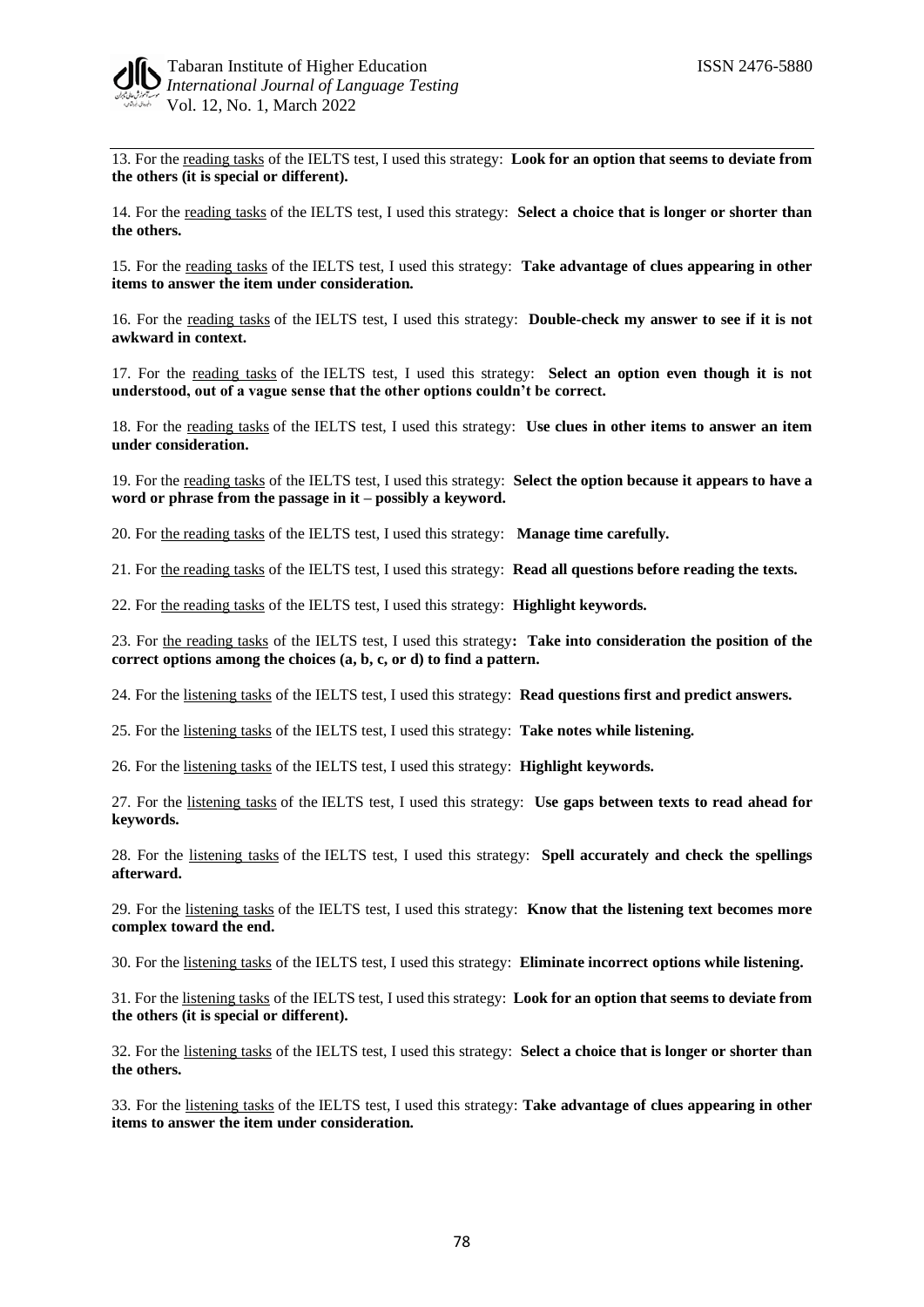34. For the listening tasks of the IELTS test, I used this strategy: **Use clues in other items to answer an item under consideration.**

35. For the listening tasks of the IELTS test, I used this strategy: **Select the option because it appears to have a word or phrase from the passage in it – possibly a keyword.**

36. For the listening tasks of the IELTS test, I used this strategy: **Pay extra attention to measurement units.**

37. For the listening tasks of the IELTS test, I used this strategy: **Pay extra attention to numbers.**

38. For the listening tasks of the IELTS test, I used this strategy: **Eliminate options that appear to be overlapping.**

39. For the listening tasks of the IELTS test, I used this strategy: **Know how to answer different question types.**

40. For the speaking tasks of the IELTS test, I used this strategy: **Use a wide range of vocabulary.**

41. For the speaking tasks of the IELTS test, I used this strategy: **Manage my affective state: relax/be natural/be calm/be confident.**

42. For the speaking tasks of the IELTS test, I used this strategy: **Speak clearly/avoid pronunciation errors.**

43. For the speaking tasks of the IELTS test, I used this strategy: **Explain/elaborate.**

44. For the speaking tasks of the IELTS test, I used this strategy: **Ask the examiner for clarification.**

45. For the speaking tasks of the IELTS test, I used this strategy: **Use fillers (e.g., "that's an interesting question") to avoid pausing.**

46. For the speaking tasks of the IELTS test, I used this strategy: **Use past, present, and future tenses, and active and passive voice (in parts 2 and 3).**

47. For the speaking tasks of the IELTS test, I used this strategy: **Know how to answer different question types.**

48. For the speaking tasks of the IELTS test, I used this strategy: **Change the quality of my voice.**

49. For the speaking tasks of the IELTS test, I used this strategy: **Imitate just a British or American accent to do well.**

**Appendix B: Item-Total Statistics for the Reliability of TW and TM in Four Language Skills**

|                 | <b>THE LOTAL STATISTICS TOP WITHING TWI</b> |                        |                      |                          |  |
|-----------------|---------------------------------------------|------------------------|----------------------|--------------------------|--|
|                 | Scale Mean if Item                          | Scale Variance if Item | Corrected Item-Total | Cronbach's Alpha if Item |  |
|                 | Deleted                                     | Deleted                | Correlation          | Deleted                  |  |
| Q <sub>01</sub> | 17.07                                       | 9.64                   |                      | .54                      |  |
| Q <sub>02</sub> | 17.09                                       | 8.92                   | .69                  | .50                      |  |
| Q <sub>03</sub> | 17.07                                       | 9.36                   | .62                  | .53                      |  |
| Q <sub>05</sub> | 16.85                                       | 11.12                  | .20                  | .66                      |  |
| Q <sub>06</sub> | 17.06                                       | 10.06                  | .42                  | .59                      |  |
| Q <sub>09</sub> | 15.01                                       | 12.67                  | .14                  | .66                      |  |
| Q10             | 16.94                                       | 12.05                  | .02                  | .73                      |  |

# **Item-Total Statistics for Writing TM**

#### **Reliability Statistics for Writing TM**

|                                | Cronbach's Alpha | N of Items |
|--------------------------------|------------------|------------|
| Initial                        | .65              |            |
| After exclusion of problematic | .83              |            |
| items                          |                  |            |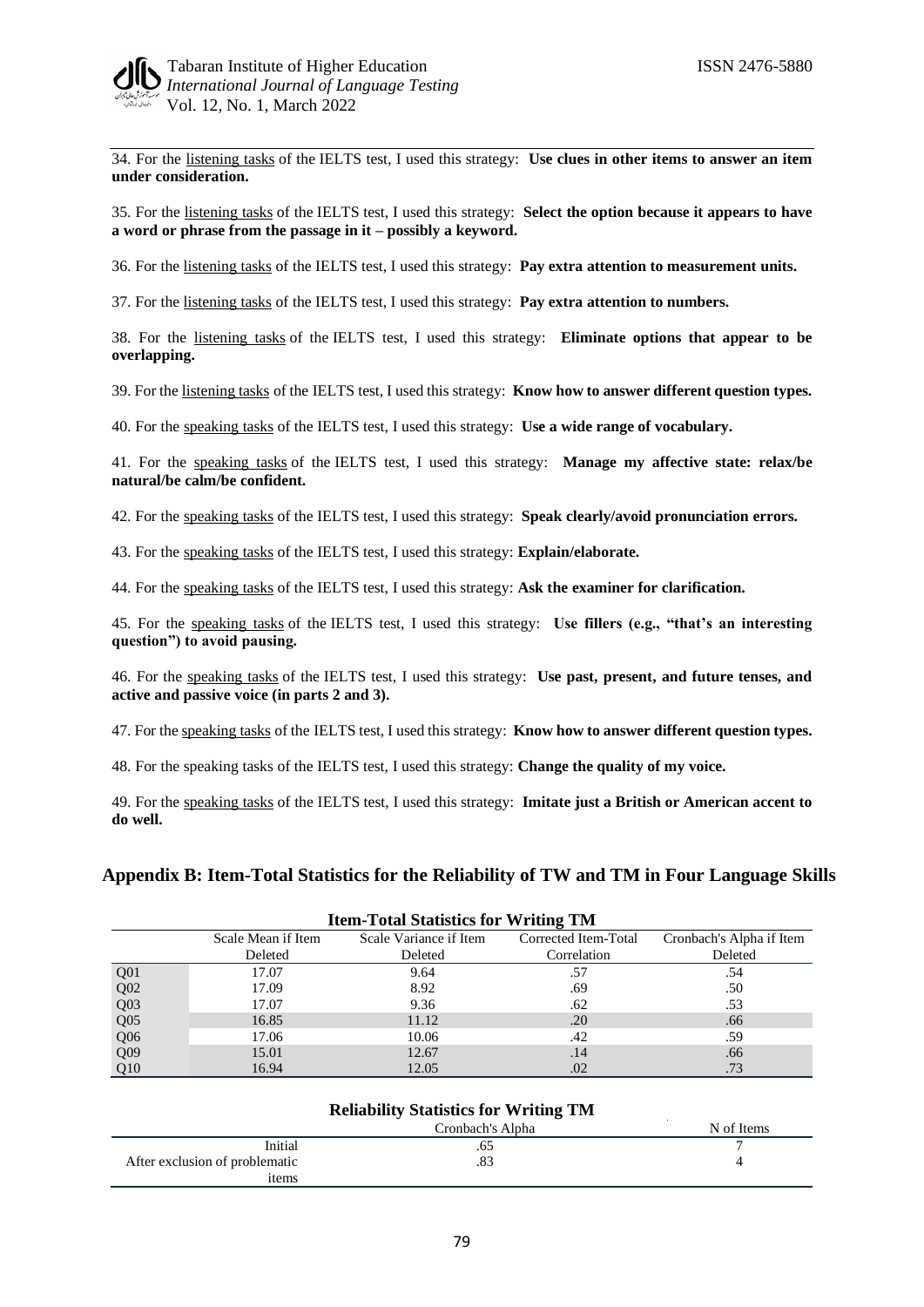|                 |                    | <b>Item-Total Statistics for Writing TW</b> |                      |                     |
|-----------------|--------------------|---------------------------------------------|----------------------|---------------------|
|                 | Scale Mean if Item | Scale Variance if Item                      | Corrected Item-Total | Cronbach's Alpha if |
|                 | Deleted            | Deleted                                     | Correlation          | Item Deleted        |
| Q <sub>04</sub> | 6.02               | 9.75                                        | .94                  | .96                 |
| Q <sub>07</sub> | 5.96               | 9.52                                        | .94                  | .95                 |
| Q <sub>08</sub> | 5.91               | 9.26                                        | 94                   | .96                 |

## **Reliability Statistics for Writing TW**

| $'$ and $\sim$ and<br>- -<br>$ -$<br>льс |  |
|------------------------------------------|--|
| $\sim$<br>. . <i>.</i>                   |  |

|                 | <b>Item-Total Statistics for Reading TM</b> |                        |                      |                          |  |
|-----------------|---------------------------------------------|------------------------|----------------------|--------------------------|--|
|                 | Scale Mean if Item                          | Scale Variance if Item | Corrected Item-Total | Cronbach's Alpha if Item |  |
|                 | Deleted                                     | Deleted                | Correlation          | Deleted                  |  |
| Q11             | 33.95                                       | 78.20                  | .74                  | .92                      |  |
| Q12             | 34.37                                       | 78.71                  | .78                  | .91                      |  |
| Q13             | 33.59                                       | 82.07                  | .56                  | .92                      |  |
| Q14             | 34.28                                       | 79.43                  | .78                  | .91                      |  |
| Q15             | 34.06                                       | 79.74                  | .79                  | .91                      |  |
| Q <sub>16</sub> | 34.35                                       | 78.75                  | .83                  | .91                      |  |
| Q20             | 34.38                                       | 77.59                  | .79                  | .91                      |  |
| Q24             | 34.56                                       | 86.39                  | .39                  | .93                      |  |
| Q25             | 33.74                                       | 81.76                  | .62                  | .92                      |  |
| Q26             | 33.80                                       | 81.67                  | .63                  | .92                      |  |
| Q27             | 34.05                                       | 78.62                  | .80                  | .91                      |  |
| Q28             | 34.20                                       | 83.54                  | .58                  | .92                      |  |

## **Reliability Statistics for Reading TM**

|                                      | ronbach's Alpha. | --<br>N<br>ΩŤ<br>Item. |
|--------------------------------------|------------------|------------------------|
| Initial                              | $\cdot$          | $\overline{1}$         |
| After exclusion of problematic items |                  | . .                    |

#### **Item-Total Statistics for Reading TW**

|                |                               |                                   | -                                   |                                     |
|----------------|-------------------------------|-----------------------------------|-------------------------------------|-------------------------------------|
|                | Scale Mean if Item<br>Deleted | Scale Variance if Item<br>Deleted | Corrected Item-Total<br>Correlation | Cronbach's Alpha if Item<br>Deleted |
|                |                               |                                   |                                     |                                     |
| Q17            | 17.72                         | 26.58                             | .69                                 | .81                                 |
| Q18            | 17.80                         | 25.66                             | .82                                 | .79                                 |
| Q19            | 17.83                         | 25.41                             | .82                                 | .79                                 |
| Q21            | 17.78                         | 24.23                             | .84                                 | .78                                 |
| $\tilde{Q}$ 22 | 17.85                         | 25.47                             | .80                                 | .79                                 |
| $Q23$<br>$Q29$ | 17.77                         | 25.38                             | .78                                 | .79                                 |
|                | 18.35                         | 29.29                             | .65                                 | .82                                 |
| Q30            | 17.53                         | 41.46                             | $-.50$                              | .93                                 |

## **Reliability Statistics for Reading TW**

| Initial                              | Cronbach's Alpha | N of Items |
|--------------------------------------|------------------|------------|
|                                      |                  |            |
| After exclusion of problematic items |                  |            |

## **Item-Total Statistics for Listening TM**

|                 | Scale Mean if Item<br>Deleted | Scale Variance if Item<br>Deleted | Corrected Item-Total<br>Correlation | Cronbach's Alpha if Item<br>Deleted |
|-----------------|-------------------------------|-----------------------------------|-------------------------------------|-------------------------------------|
| Q31             | 38.22                         | 108.35                            | .78                                 | .93                                 |
| Q32             | 38.15                         | 107.10                            | .81                                 | .93                                 |
| Q <sub>33</sub> | 38.42                         | 107.73                            | .79                                 | .93                                 |
| Q34             | 37.70                         | 111.37                            | .51                                 | .94                                 |
| Q <sub>35</sub> | 38.24                         | 107.30                            | .82                                 | .93                                 |
| Q <sub>36</sub> | 37.78                         | 108.01                            | .72                                 | .93                                 |
| Q37             | 38.06                         | 107.84                            | .76                                 | .93                                 |